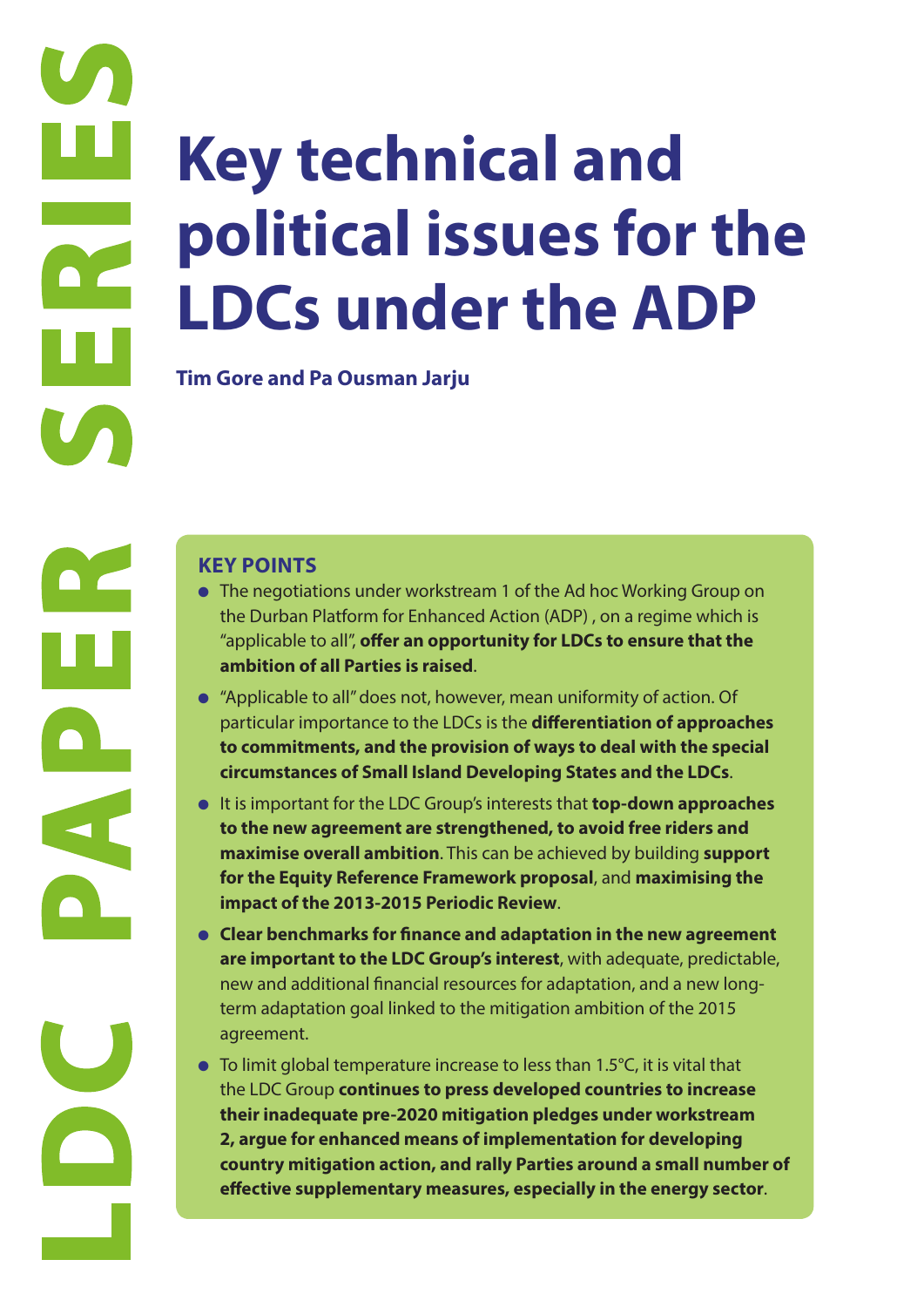# **Table of Contents**

| Introduction                                                       | 2              |
|--------------------------------------------------------------------|----------------|
| Key elements of the COP decisions on the ADP (1/CP.17 and 2/CP.18) | 2              |
| Issues pertaining to ADP workstream 2 on raising pre-2020 ambition | $\overline{4}$ |
| Issues pertaining to workstream 1 on the post-2020 climate regime  | 12             |
| <b>Conclusions</b>                                                 |                |

Tim Gore works for Oxfam International, but writes here in a personal capacity. Pa Ousman Jarju is Special Envoy on Climate Change, Republic of the Gambia.

The authors are grateful for the comments received from reviewers, including Achala Chandani Abeysinghe and Sandra Freitas, during the writing of this paper.

> Series Editor: Anju Sharma Anju.Sharma@iied.org

#### **NOVEMBER 2013**



The LDC Paper Series has been produced by the ecbi Publications and Policy Analysis Unit for the LDC Group. The views expressed in the papers in this Series are those of the authors and do not necessarily represent the views of the LDC Group or members of ecbi.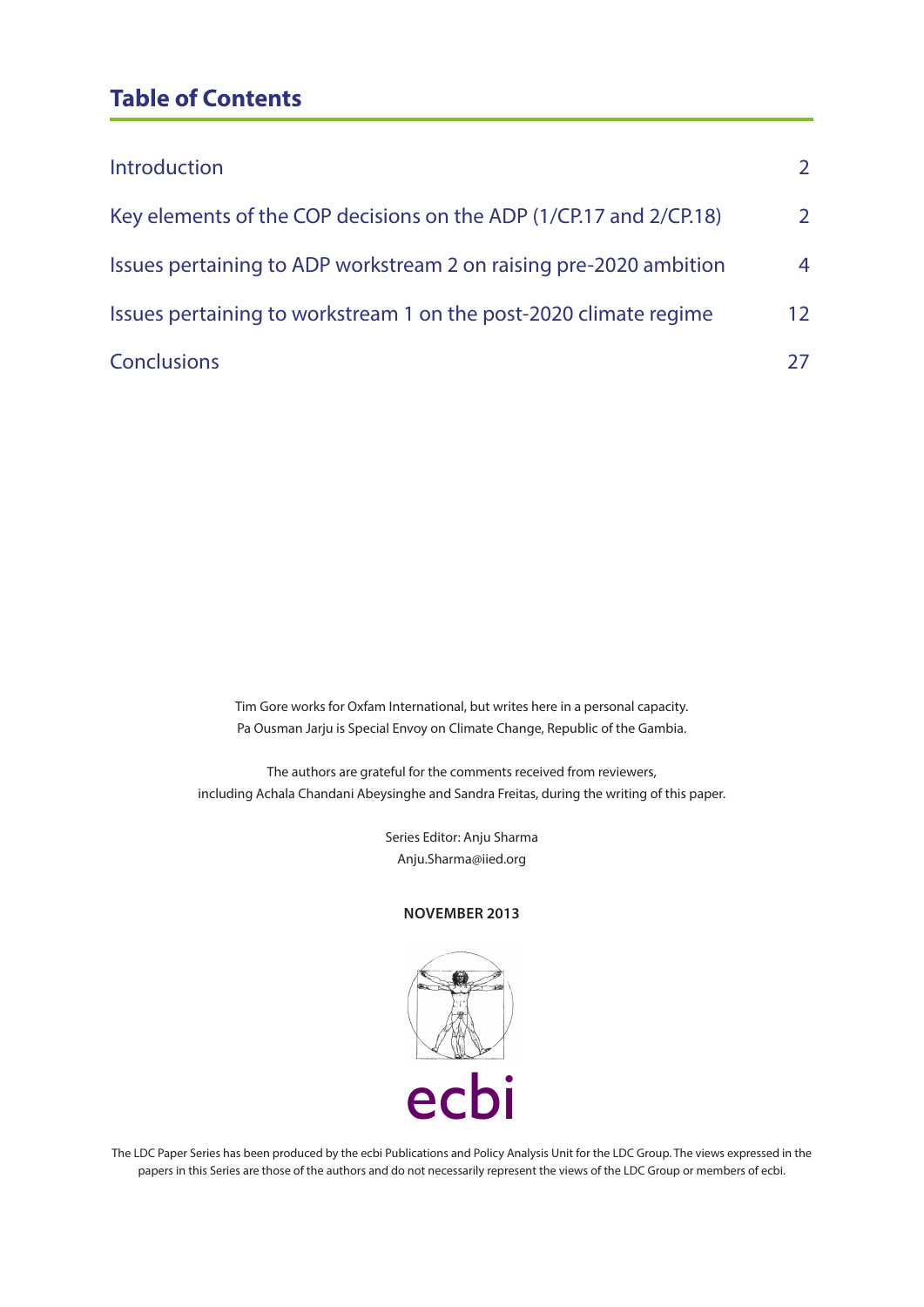# **Introduction**

At the 17th Conference of Parties (COP 17) to the UN Framework Convention on Climate Change (UNFCCC) in Durban in 2011, an Ad Hoc Working Group on the Durban Platform for Enhanced Action (ADP) was established with negotiations under two new workstreams.

Workstream 1 should lead to a protocol, another legal instrument or an agreed outcome with legal force under the UNFCCC, which should apply to all Parties, be adopted by 2015, and come into effect from 2020, and for which a draft negotiating text should be ready by May 2015.

Workstream 2 should lead to a range of actions to raise short-term mitigation ambition to close the "ambition gap" (the gap between the aggregate effect of national mitigation pledges in terms of global annual emissions of greenhouse gases by 2020 and aggregate emission pathways consistent with having a likely chance of holding the increase in global average temperature below 2 °C or 1.5°C) before 2020.

This paper assesses some of the key technical and political issues under both workstreams from the perspective of the Group of Least Developed Countries (LDCs).<sup>1</sup>

# **Key elements of the COP decisions on the ADP (1/CP.17 and 2/CP.18)**

| Key excerpt<br>of 1/CP.17 | "Noting with grave concern the significant gap between the aggregate effect of Parties' mitigation pledges in terms<br>of global annual emissions of greenhouse gases by 2020 and aggregate emission pathways consistent with having a<br>likely chance of holding the increase in global average temperature below $2^{\circ}$ or 1.5 $^{\circ}$ above pre-industrial levels"                                                                                                                                                                                                                                                                                    |
|---------------------------|-------------------------------------------------------------------------------------------------------------------------------------------------------------------------------------------------------------------------------------------------------------------------------------------------------------------------------------------------------------------------------------------------------------------------------------------------------------------------------------------------------------------------------------------------------------------------------------------------------------------------------------------------------------------|
| Commentary                | The preamble to the decision includes the first formal recognition in the UNFCCC of the "emissions gap" <sup>2</sup> and an<br>important reference to the 1.5°C target that is the position of the LDC Group.                                                                                                                                                                                                                                                                                                                                                                                                                                                     |
| Key excerpt<br>of 1/CP.17 | "2. Also decides to launch a process to develop a protocol, another legal instrument or an agreed outcome with<br>legal force under the Convention applicable to all Parties, through a subsidiary body under the Convention hereby<br>established and to be known as the Ad Hoc Working Group on the Durban Platform for Enhanced Action"                                                                                                                                                                                                                                                                                                                        |
| Commentary                | The key paragraph establishing the options for the legal form of the ADP's agreed outcome, reflecting the<br>compromise reached in the COP 17 closing plenary between those Parties arguing in favour of a legally binding<br>agreement (including the Alliance of Small Island States (AOSIS), LDC Group, and the EU) and those arguing<br>against (including India).                                                                                                                                                                                                                                                                                            |
|                           | - "another legal instrument"<br>The Foundation for International Environmental Law and Development (FIELD) notes that the likeliest<br>interpretation of this option is that it refers to amendments or annexes under the UNFCCC in accordance with<br>Articles 15 and 16, which would be legally binding in nature. <sup>3</sup> FIELD notes that this option could also refer to an<br>"implementing agreement", such as that proposed by the US in 2009, <sup>4</sup> similar to a protocol and which may be<br>legally binding. Alternatively, it could refer to COP decisions (or some other type of soft law document) generally<br>seen to be non-binding. |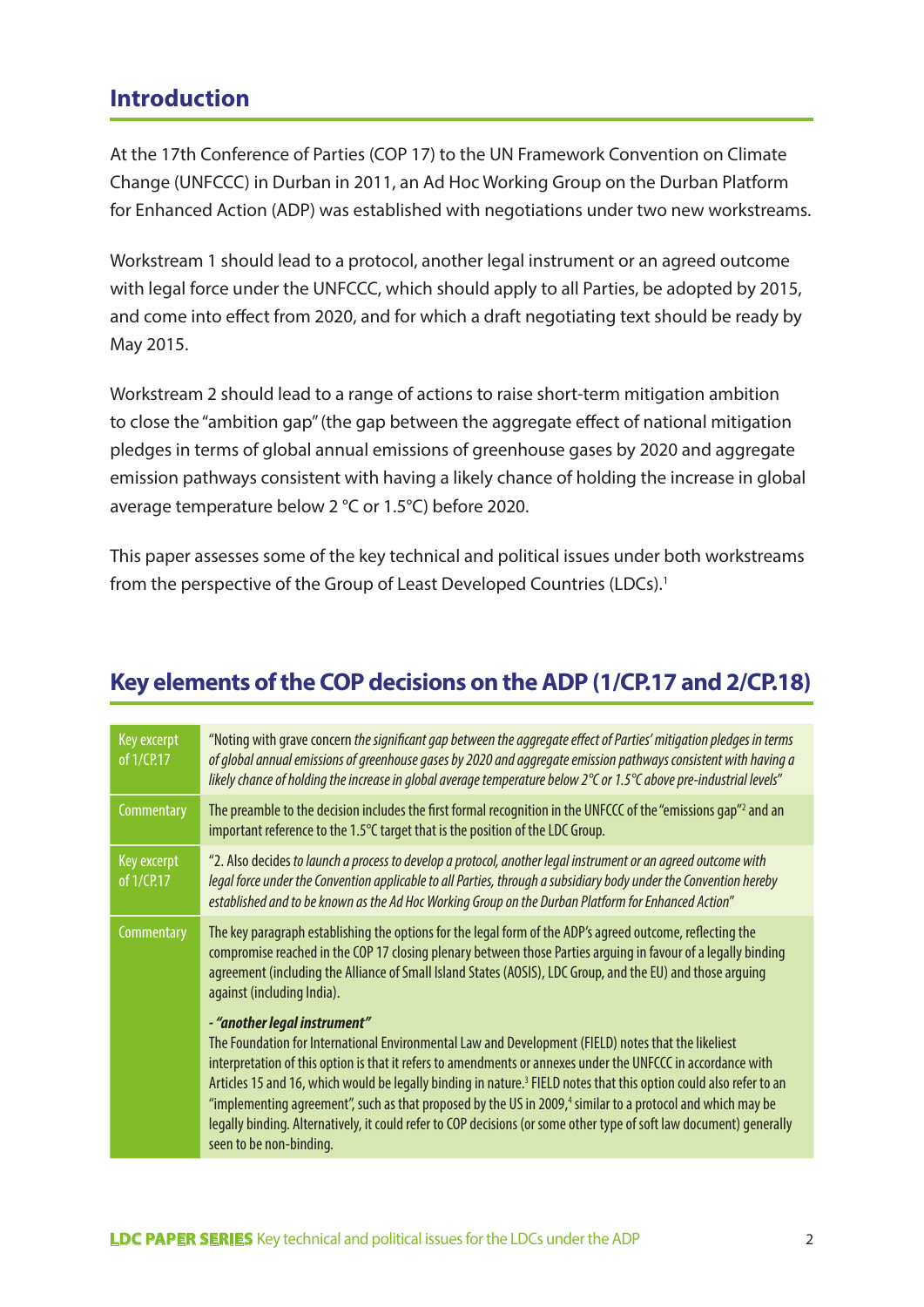|                                                       | - "an agreed outcome with legal force"<br>The least clear of the options, since the language does not appear in the UNFCCC. An Indian submission suggests<br>that whereas a protocol or another legal instrument would be legally binding, "an agreed outcome with legal<br>force" may derive legal force from a country's domestic law <sup>5</sup> - an interpretation highlighted by Bodansky. <sup>6</sup><br>Alternatively, Werksman has suggested this option could be used by Parties to promote COP decisions. <sup>7</sup>                                                                                                                                                                                                                                                                                                                                       |
|-------------------------------------------------------|---------------------------------------------------------------------------------------------------------------------------------------------------------------------------------------------------------------------------------------------------------------------------------------------------------------------------------------------------------------------------------------------------------------------------------------------------------------------------------------------------------------------------------------------------------------------------------------------------------------------------------------------------------------------------------------------------------------------------------------------------------------------------------------------------------------------------------------------------------------------------|
|                                                       | - "under the Convention"<br>Since there is no explicit reference in 1/CP.17 to the core principles of the UNFCCC, notably equity and common<br>but differentiated responsibilities and respective capabilities (CBDRRC) (see below), many developing countries<br>(including the Like-Minded Developing Countries (LMDC) have stressed that the reference to the outcome of the<br>ADP being "under the Convention" means that all of the UNFCCC principles must apply to it. This interpretation was<br>further tested in the context of decision 2/CP.18 (see below).                                                                                                                                                                                                                                                                                                   |
|                                                       | - "applicable to all Parties"<br>In the absence of the usual references to equity and CBDRRC, the inclusion of this term is politically significant,<br>and, as Rajamani notes, is likely to indicate a significant shift in the "goal posts on differentiation" between<br>developed and developing countries <sup>8</sup> (the Kyoto Protocol negotiating mandate specifically excluded new<br>commitments for developing countries). "Applicable to all" indicates all Parties should be part of the same legal<br>platform, though this does not preclude differentiation amongst Parties in the contents of their commitments (i.e.<br>an approach which is "universal, but not uniform").                                                                                                                                                                           |
|                                                       | - "a protocol"<br>The clearest option, defined by UNFCCC Article 17, referring to a legally binding outcome such as the Kyoto<br>Protocol, as favoured, for example, by the LDC Group, AOSIS and the EU.                                                                                                                                                                                                                                                                                                                                                                                                                                                                                                                                                                                                                                                                  |
| Key excerpt<br>of 1/CP.17                             | "4. Decides that the Ad Hoc Working Group on the Durban Platform for Enhanced Action shall complete its work<br>as early as possible but no later than 2015 in order to adopt this protocol, another legal instrument or an agreed<br>outcome with legal force at the twenty first session of the Conference of the Parties and for it to come into effect and be<br>implemented from 2020"                                                                                                                                                                                                                                                                                                                                                                                                                                                                               |
| Commentary                                            | Sets the deadline for completion of the ADP's work as COP 21 in 2015, with a protocol, another legal instrument or<br>an agreed outcome with legal force to come into effect from 2020.                                                                                                                                                                                                                                                                                                                                                                                                                                                                                                                                                                                                                                                                                   |
| Key excerpt<br>of 1/CP.17                             | "5. Also decides that the Ad Hoc Working Group on the Durban Platform for Enhanced Action shall plan its work in<br>the first half of 2012, including, inter alia, on mitigation, adaptation, finance, technology development and transfer,<br>transparency of action and support, and capacity-building"                                                                                                                                                                                                                                                                                                                                                                                                                                                                                                                                                                 |
| Commentary                                            | The only guidance on the content of the ADP, which gives far less detail than the Bali Action Plan (BAP), for<br>example, and does not even require that all the listed areas are part of the final outcome. This means no guarantee<br>that issues like adaptation, finance and capacity-building will be included in the 2015 agreement, while key<br>principles from the BAP of significance to the LDC Group are absent, such as the requirement that finance be<br>"adequate, predictable, sustainablenew and additional", or the recognition of the "urgent and immediate needs<br>of developing countries that are particularly vulnerable to the adverse effects of climate change, especially the<br>least developed countries"? By the same token, it may be argued that the list is non-exhaustive so that other<br>issues could be added to it. <sup>10</sup> |
| Key excerpt<br>of $\overline{1/CP}$ . $\overline{17}$ | "6. Further decides that the process shall raise the level of ambition and shall be informed, inter alia, by the Fifth<br>Assessment Report of the Inter-governmental Panel on Climate Change, the outcomes of the 2013-2015 review and<br>the work of the subsidiary bodies"                                                                                                                                                                                                                                                                                                                                                                                                                                                                                                                                                                                             |
| Commentary                                            | As FIELD note, the reference to the 2013-2015 review is significant both because decision 1/CP.16 which launches the<br>review is clear that it should include a consideration of strengthening the long-term global goal, including in relation<br>to temperature rises of 1.5°C (the position of the LDC Group, AOSIS and others), and because it is clear that it should be<br>guided by the principles of equity and CBDRRC - which are notably absent from the 1/CP.17 text (see above). <sup>11</sup>                                                                                                                                                                                                                                                                                                                                                               |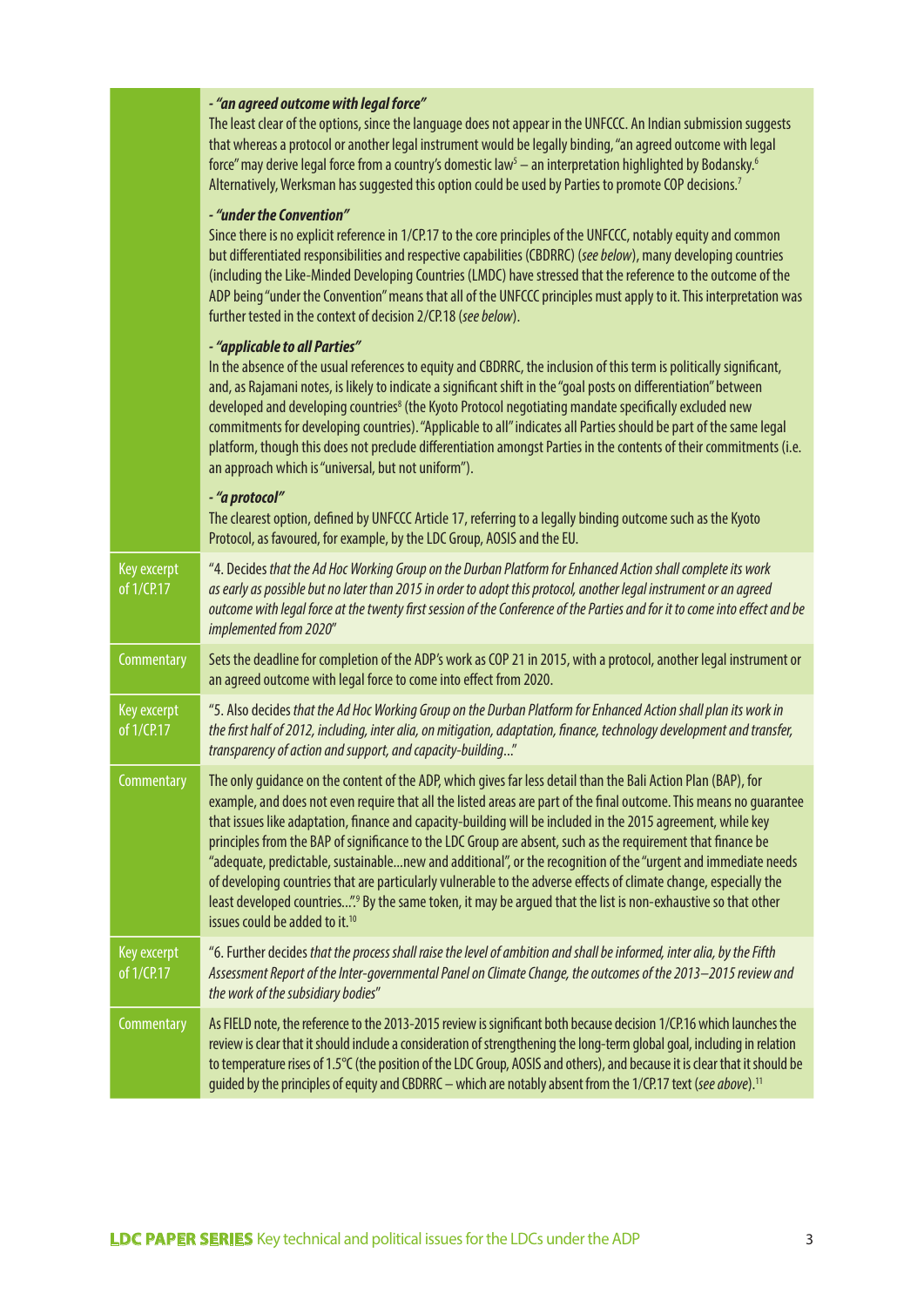| Key excerpt<br>of 1/CP.17   | "7. Decides to launch a work plan on enhancing mitigation ambition to identify and to explore options for a range of<br>actions that can close the ambition gap with a view to ensuring the highest possible mitigation efforts by all Parties;<br>8. Requests Parties and observer organizations to submit by 28 February 2012 their views on options and ways for further<br>increasing the level of ambition to consider options and ways for increasing ambition and possible further actions."                                                                                                       |
|-----------------------------|-----------------------------------------------------------------------------------------------------------------------------------------------------------------------------------------------------------------------------------------------------------------------------------------------------------------------------------------------------------------------------------------------------------------------------------------------------------------------------------------------------------------------------------------------------------------------------------------------------------|
| Commentary                  | Basis of the second ADP workstream on "enhancing mitigation ambition", "with a view to ensuring the highest<br>possible mitigation ambition by all Parties", but does not specify that the level of ambition of the means of<br>implementation for developing countries should also be enhanced. Whereas the BAP distinguished between<br>"commitments" for developed countries and "actions" for developing countries, here the reference is to "options for<br>a range of actions" and "options and ways" to increase ambition. Also notable is the absence of specific timelines<br>for the work plan. |
| Key excerpt<br>from 2/CP.18 | "Acknowledging that the work of the Ad Hoc Working Group on the Durban Platform for Enhanced Action shall be<br>quided by the principles of the Convention."                                                                                                                                                                                                                                                                                                                                                                                                                                              |
| Commentary                  | Following the debate over the interpretation of "under the Convention" in 1/CP.17, several developing countries<br>pushed for the inclusion of language in 2/CP.18 to clarify that the ADP is to be "guided by the principles of the<br>Convention". The US opposed the inclusion of this language in the preamble, and in the closing plenary rejected<br>any attempt to invoke UNFCCC principles as the basis for negotiations under the ADP, though it did not block the<br>adoption of the decision. <sup>12</sup>                                                                                    |
| Key excerpt<br>from 2/CP.18 | "9. Decides that the Ad Hoc Working Group on the Durban Platform for Enhanced Action will consider elements for a<br>draft negotiating text no later than at its session to be held in conjunction with the twentieth session of the Conference<br>of the Parties, due to be held from Wednesday, 3 December to Sunday, 14 December 2014, with a view to making<br>available a negotiating text before May 2015."                                                                                                                                                                                         |
| Commentary                  | Sets the deadline of COP 20 for the production of elements of a draft negotiating text for the 2015 agreement,<br>with the aim of producing a full negotiating text by May $2015 -$ in line with the six-month minimum time period<br>required ahead of adoption of a protocol or another legal instrument under the UNFCCC.                                                                                                                                                                                                                                                                              |

# **Issues pertaining to ADP workstream 2 on raising pre-2020 ambition**

#### **The Emissions Gap: a summary**

The United Nations Environment Programme (UNEP) Emissions Gap reports of 2010, 2011 and 2012 assess the gap between aggregate global emissions in 2020 based on the emission reduction pledges linked to the Cancún Agreements, and the aggregate global level of emissions in 2020 associated with emissions pathways that have a likely chance of keeping global average temperature increases below 2°C and 1.5°C. The median estimate of emission levels in 2020 consistent with a likely chance of keeping below 2°C of average warming is 44 gigatonnes of carbon dioxide equivalent (Gt CO2e).

The UNEP analysis finds that in the most optimistic scenario (assuming the most ambitious pledges made by Parties are implemented with the strictest accounting rules) emissions are set to be 52 Gt CO2e in 2020, but could be as high as 57 Gt CO2e if only the least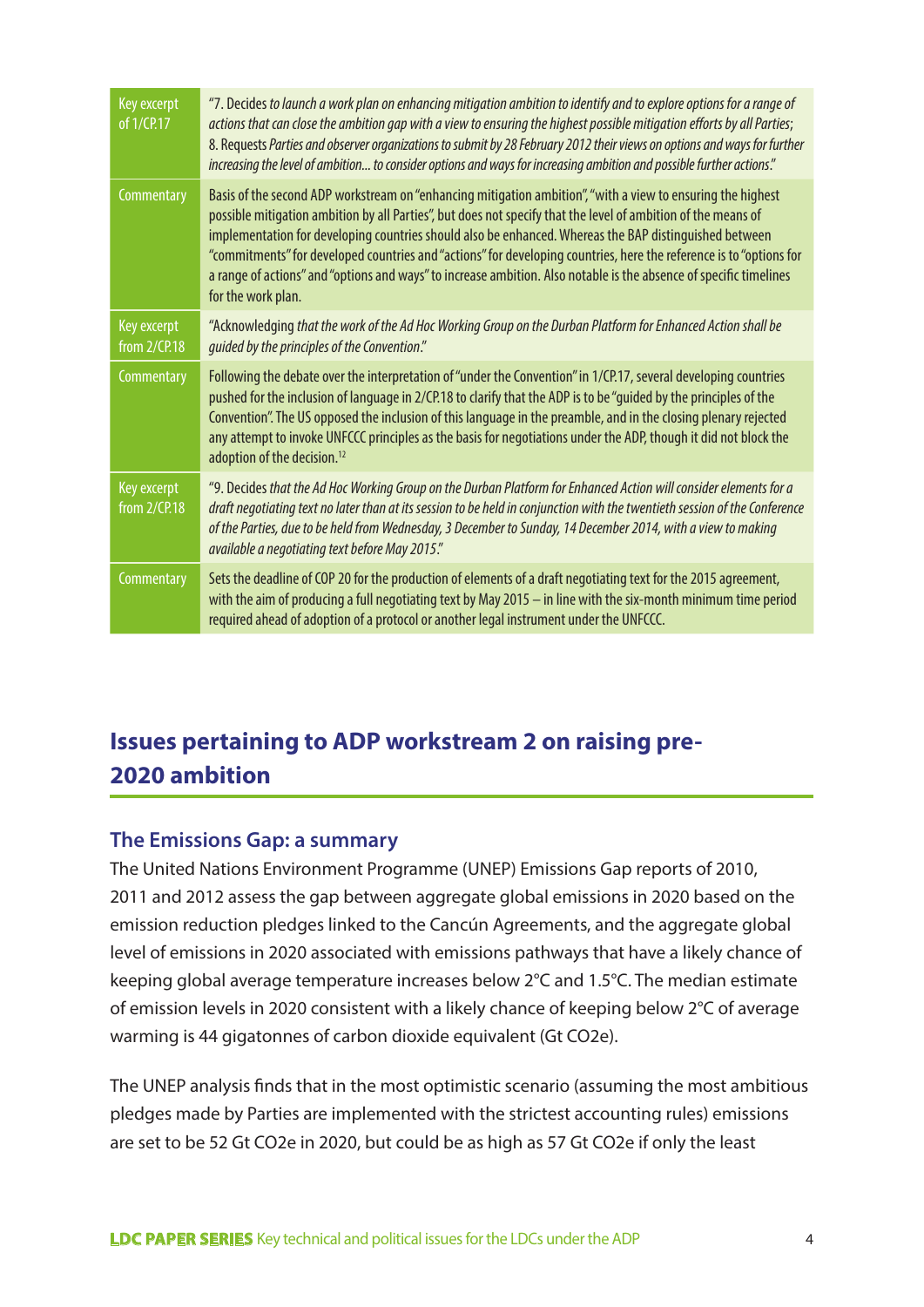ambitious pledges are implemented. This means that with no additional action taken, the emissions gap in 2020 would be between 8 Gt CO2e (highest ambition level) and 13 Gt CO2e (lowest ambition level) – see Figure 1 below.

In conclusions that are largely supported by the International Energy Agency and analysis by Ecofys, UNEP suggests that emissions reductions are available globally amounting to 14-20 Gt CO2e by 2020, but that current infrastructure investment decisions are having the effect of "locking-in" patterns of high energy use that will constrain future mitigation options.



#### **Figure 1: The emissions gap**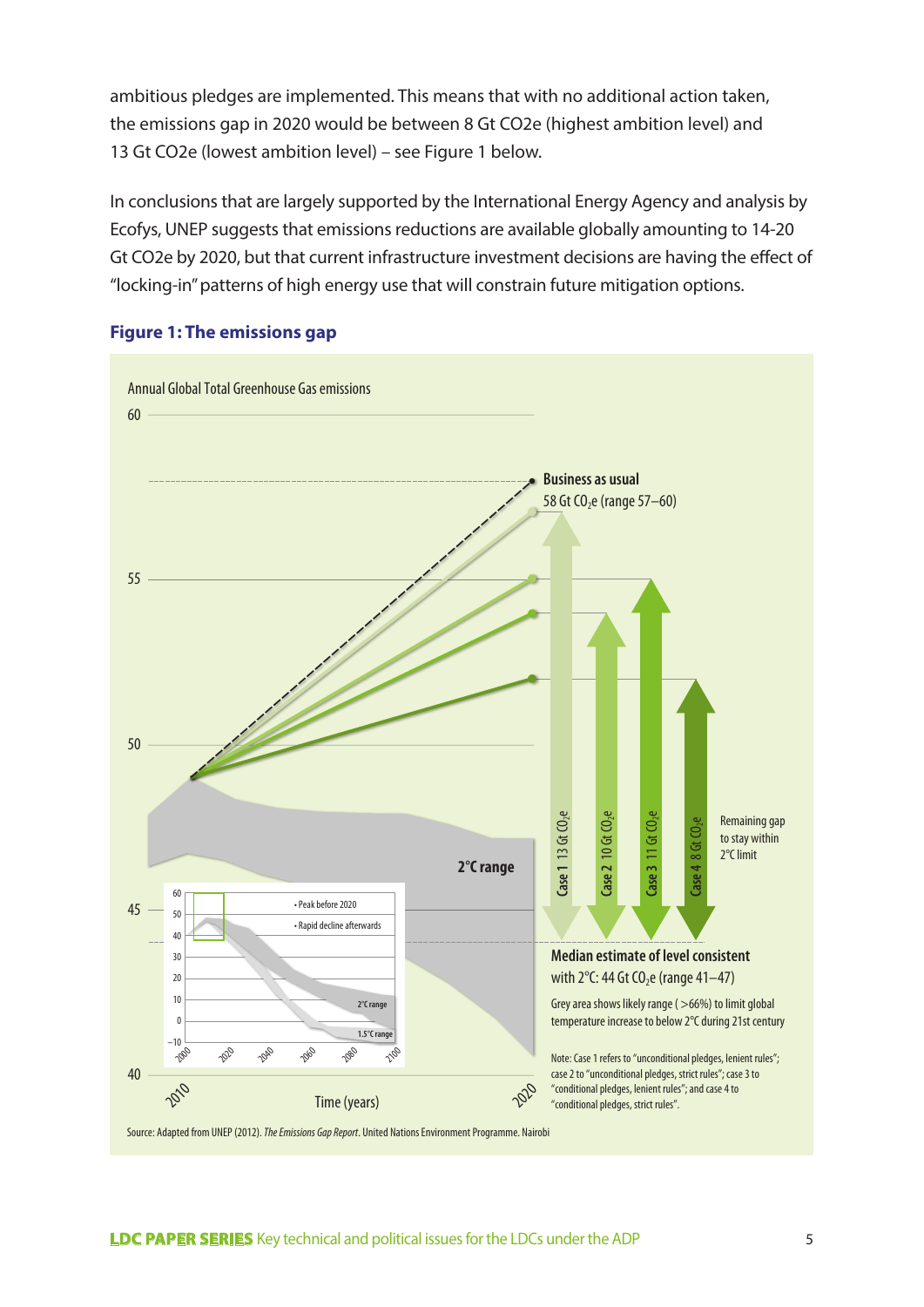## **Key political issues pertaining to workstream 2**

Since COP 17 in Durban, discussions under workstream 2 have taken place in workshop formats, and views have been presented in submissions that are synthesised in a Secretariat technical paper.13 Key political issues raised by Parties to date have included the following:

## **Differentiation between developed and developing countries in enhancing ambition pre-2020**

Paragraphs 7 and 8 of decision 1/CP.17 do not specify that efforts to enhance ambition should be differentiated between developed and developing countries, but rather strive for "the highest possible mitigation efforts of all Parties". This has led many developing countries to stress that the workstream must be based on the principles of equity and CBDRRC, and not become a means to shift the responsibility for increasing mitigation efforts from developed to developing countries.

China and the LMDC have been particularly vocal in arguing that the primary means of raising ambition should be through increased commitments of developed country Parties to the second commitment period of the Kyoto Protocol, with parallel efforts by developed countries that are not Parties to the second commitment period under the Ad Hoc Working Group on Long-term Cooperative Action (AWG-LCA). They note that the total emissions reductions pledged by developing countries linked to the Cancún Agreements are greater in absolute terms than the reductions pledged by developed countries, and that if all developed countries increased their 2020 pledges to 40 per cent below 1990 levels, this would close the emissions gap entirely.

Some developing countries, like Costa Rica and the Dominican Republic, have, however, suggested that developing countries should not wait for developed countries to take the lead in enhancing mitigation action, but should also lead and help to build a cycle of confidence.<sup>14</sup> For the LDC Group, it is critical that all Parties increase their mitigation efforts in order to keep the 1.5°C target within reach. To date the LDC Group has called for:

- Implementation of comparable actions under the Convention from developed countries that are not part of the second commitment period of the Kyoto Protocol; including through reconsideration of inadequate pledges by some **Parties**
- Removal of conditionalities around 2020 pledges, moving to the higher range for all countries that have provided ranges and towards deeper reductions than currently pledged for all developed countries.
- Full implementation of developing countries' Nationally Appropriate Mitigation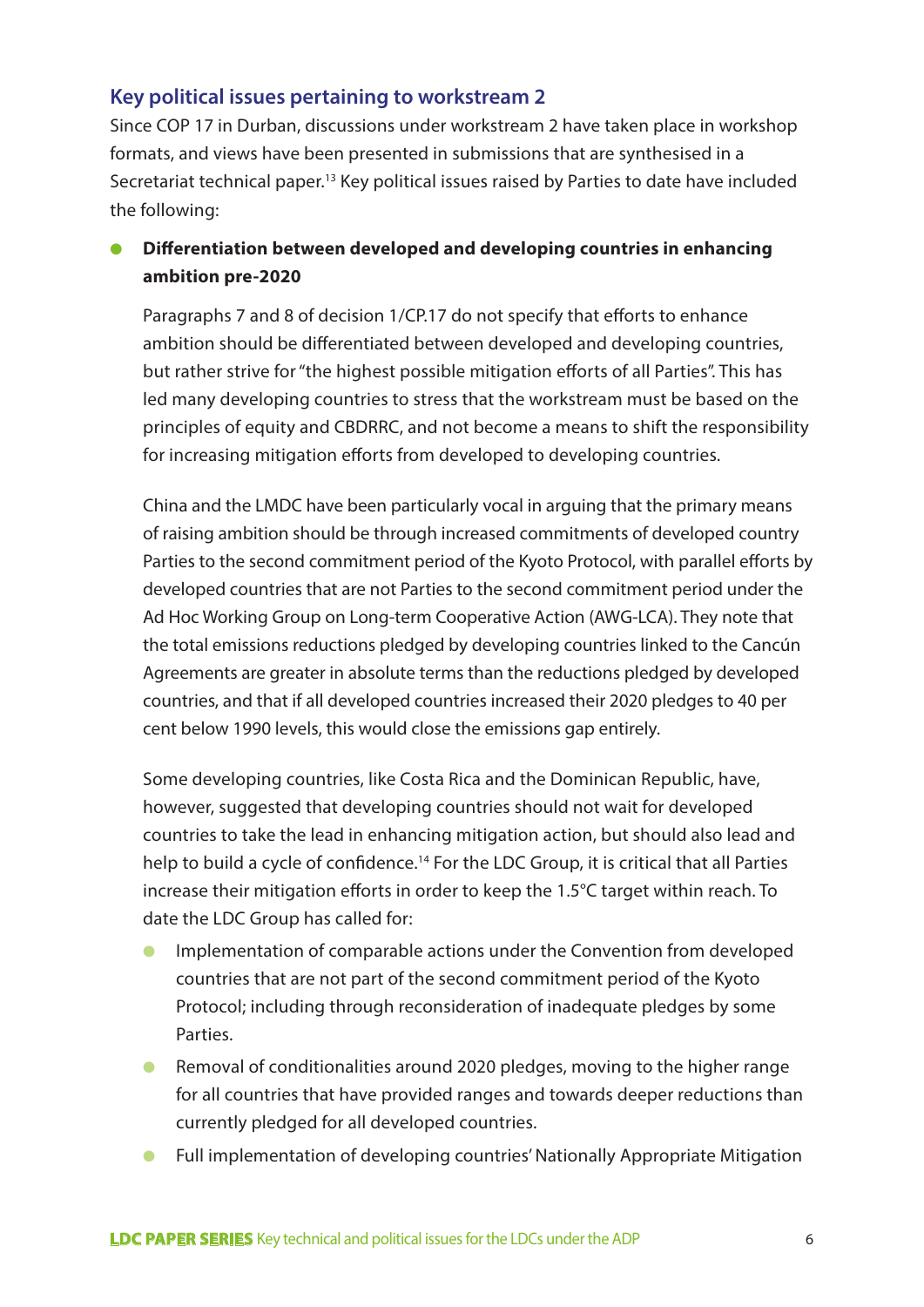Actions (NAMAs), including through provision of finance, technology and capacity building needed to support and facilitate implementation.

● Submission and implementation of additional mitigation actions from those developing countries that have not yet submitted NAMAs.

## ● **Enhancing ambition of adaptation and means of implementation, as well as mitigation**

In reasserting the principle of equity and CBDRRC, developing countries have also argued that enhanced ambition by developing countries should be contingent on enhanced provision of means of implementation (finance, technology transfer and capacity building) by developed countries. While the LDC Group is clear that workstream 2 should be concerned with mitigation, the Group has stressed in interventions that "Finance, technology, and capacity-building to support implementation of mitigation actions are an essential part of the work of this workstream. Sufficient financing is needed in particular for those countries that need it the most for allowing them to realise their greatest potential to engage in the global effort"15, including via the full operationalisation of the Green Climate Fund (GCF). The LDC Group has also led calls for the workstream to consider synergies between mitigation and adaptation, asserting that "ultimately it is mitigation that determines the level of adaptation in the future".<sup>16</sup>

These efforts have proved successful in establishing the importance of enhanced means of implementation in supporting enhanced mitigation action, and the need to consider mitigation options with adaptation co-benefits, as captured in the informal notes of the co-chairs ahead of COP 18<sup>17</sup> and in August 2013.<sup>18</sup> There will be a key opportunity to press this case further if the Polish Presidency of COP 19 confirms that a ministerial roundtable will take place to discuss the commitment by developed countries to mobilise US\$ 100 billion per year by 2020. One risk that the LDC Group should be conscious of, however, is that developed countries may seek to make the provision of scaled-up finance to meet the US\$ 100 billion commitment contingent upon new mitigation efforts by developing countries. One way to counter this argument may be to focus on the need for enhanced capacity development to create the enabling environment for LDCs to undertake mitigation actions with a higher degree of confidence.

## ● **The potential for supplementary initiatives to enhance ambition outside the UNFCCC**

In the context in which no developed country has so far been willing to increase its existing mitigation pledge, the EU and some other developed countries, such as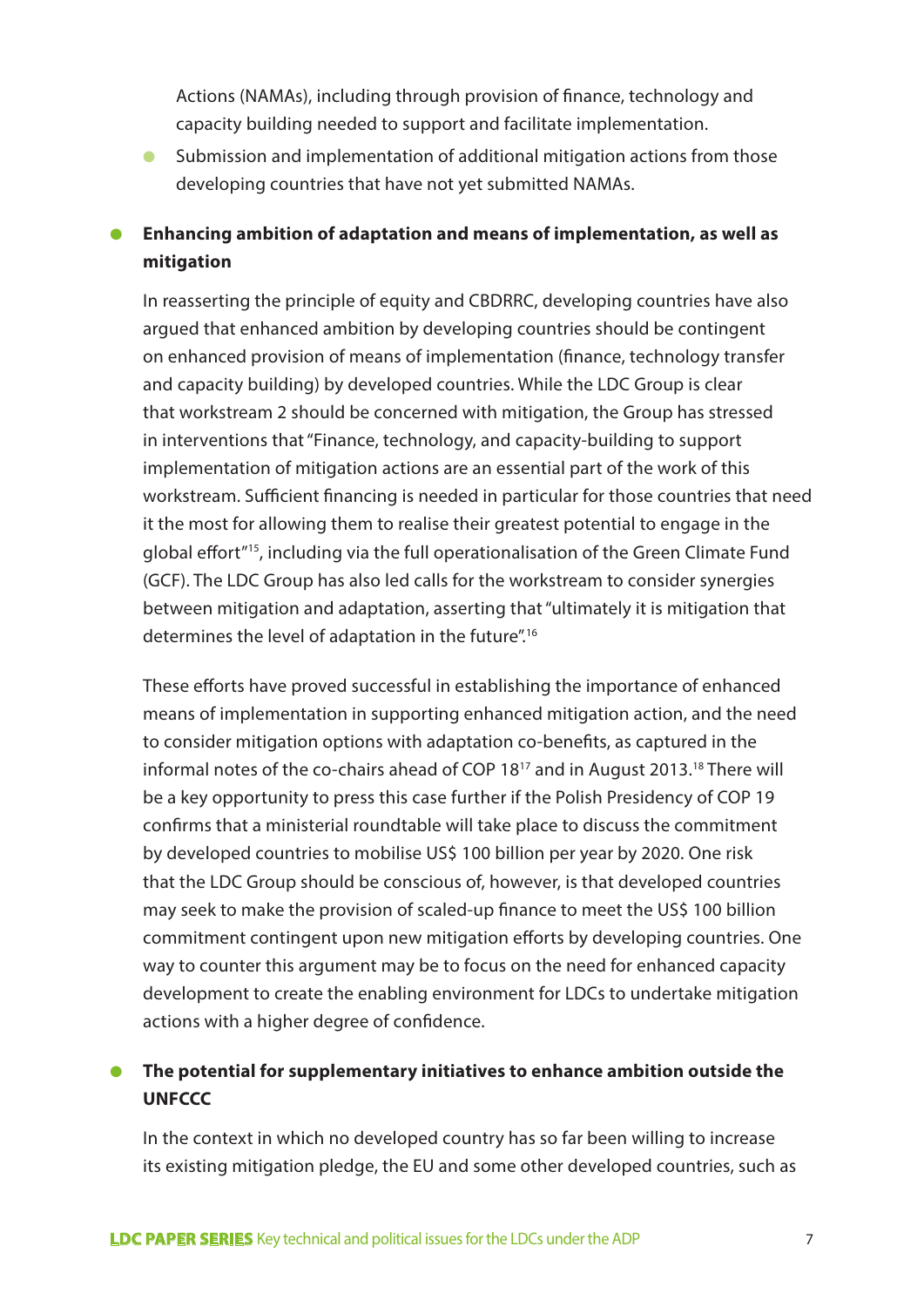Norway,<sup>19</sup> have placed most emphasis instead on supplementary initiatives outside of the UNFCCC – or what the EU calls "international co-operative initiatives"20 – to enhance mitigation ambition pre-2020. Such Parties have suggested that the role of the UNFCCC could be to "record, acknowledge, reward and encourage these initiatives and give a political signal of their importance".<sup>21</sup>

This approach has been criticised by some developing countries including the LDCs, notably members of the LMDC, who have claimed that such initiatives are no substitute for actions under the UNFCCC and the Kyoto Protocol, and must be consistent with UNFCCC principles. A number of countries have expressed concern that such supplementary measures, for example at the sub-national level, will not represent additional mitigation action beyond the existing national mitigation pledges. India and other countries have also raised concerns about sectoral and/or unilateral approaches that may impact the economies of developing countries.

AOSIS has been more open to such supplementary initiatives, suggesting Parties and non-Party actors should provide information to the UNFCCC on such activities and projected outcomes, the quantification of action plans in terms of emission reductions and clarification of the extent to which such reductions are additional to those resulting from the implementation of existing actions. The LDC Group have reiterated that such initiatives should not be a substitute for increasing the mitigation pledges of developed countries but supplemental and subject to the same accounting rules to measure mitigation efforts under the UNFCCC and its Protocol. Some of the proposed initiatives are explored in more detail in the table below.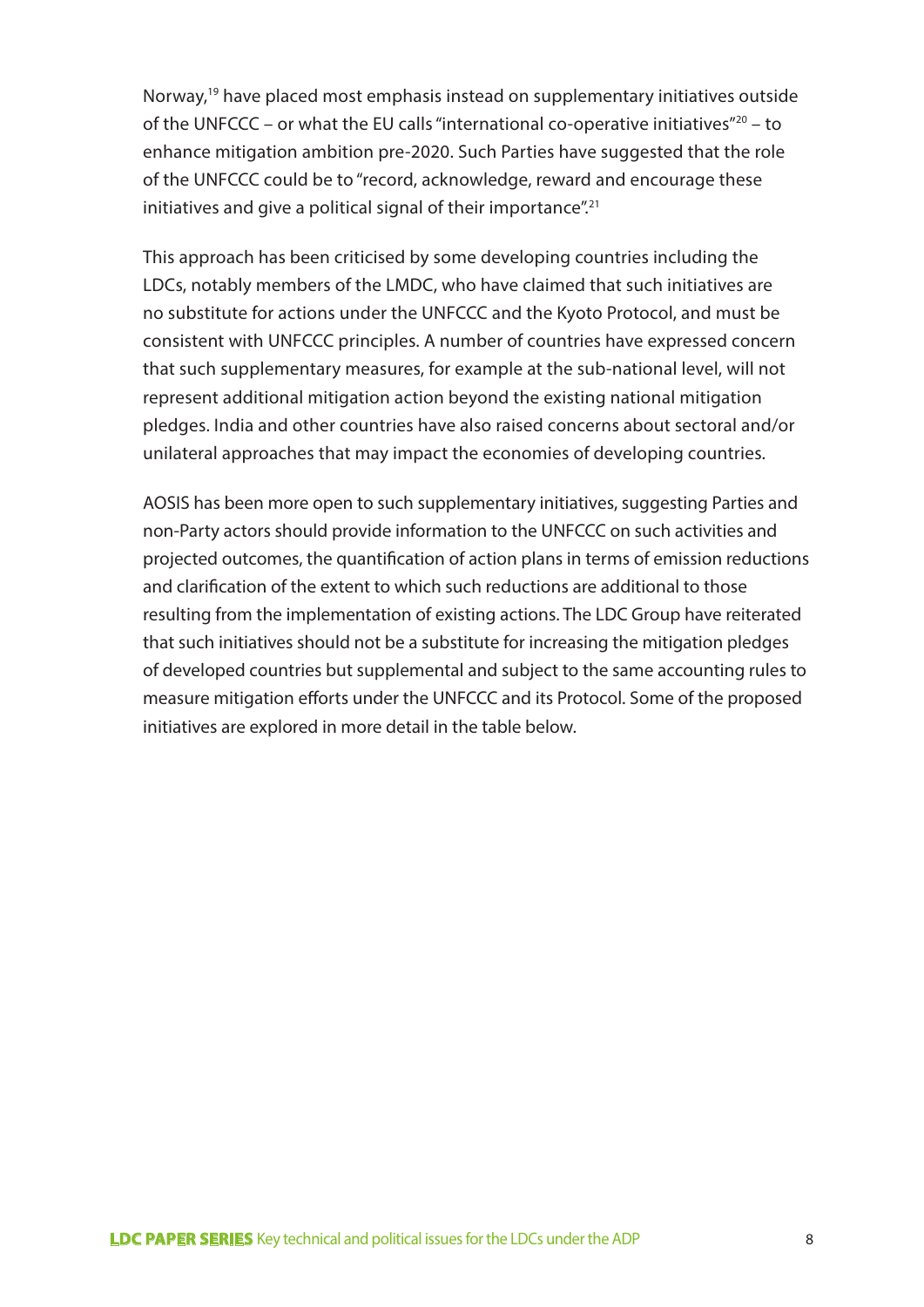# **Potential policy options for enhancing pre-2020 mitigation ambition**

| <b>Approach</b>                                                                                                                 | <b>Commentary</b>                                                                                                                                                                                                                                                                                                                                                                                                                                                                                                                                                                                                                                                                                                                                                                                                                                                                                                                                                          | <b>Mitigation potential</b>                                                                                                                                                                                                       |  |  |
|---------------------------------------------------------------------------------------------------------------------------------|----------------------------------------------------------------------------------------------------------------------------------------------------------------------------------------------------------------------------------------------------------------------------------------------------------------------------------------------------------------------------------------------------------------------------------------------------------------------------------------------------------------------------------------------------------------------------------------------------------------------------------------------------------------------------------------------------------------------------------------------------------------------------------------------------------------------------------------------------------------------------------------------------------------------------------------------------------------------------|-----------------------------------------------------------------------------------------------------------------------------------------------------------------------------------------------------------------------------------|--|--|
|                                                                                                                                 | (i) Increasing the ambition of existing pledges and commitments                                                                                                                                                                                                                                                                                                                                                                                                                                                                                                                                                                                                                                                                                                                                                                                                                                                                                                            |                                                                                                                                                                                                                                   |  |  |
| <b>Higher pledges</b><br>by Annex I (A1)<br>countries that<br>are Parties<br>to the Kyoto<br>Protocol                           | Most strongly supported by: China, India, Philippines, LMDC, AOSIS, LDCs<br>Key arguments for:<br>- The Doha decision requires Kyoto Protocol Parties to revisit their commitments for<br>the second commitment period (2013-2020) by 2014 to bring them into the range<br>of 25-40 per cent below 1990 levels.<br>- The Ban Ki-moon summit in September 2014 is a key opportunity to assess the<br>outcome of the review of the ambition of the Kyoto Protocol to press for higher<br>mitigation targets by developed countries.<br><b>Key arguments against:</b><br>- There is little prospect of the EU or Norway increasing their 2020 targets, and they<br>would only consider doing so in the context of a wider increase in ambition beyond<br>just Kyoto Protocol Parties.                                                                                                                                                                                         | Dependant on<br>ambition of increased<br>pledges.<br>For example:<br>All A1 countries going<br>to top-end of current<br>$p$ ledges = $2$ Gt (UNEP).<br>Suggested mitigation<br>asks for each A1<br>country assessed by            |  |  |
| <b>Higher pledges</b><br>by A1 countries<br>that are not<br>Parties to the<br><b>Kyoto Protocol</b>                             | Most strongly supported by: China, India, Brazil, South Africa, Philippines, LMDC,<br>Mali, Kenya, Venezuela, AOSIS, LDCs<br><b>Key arguments for:</b><br>- Developed countries should lead the fight against climate change.<br>- The total of current pledges by Non-Annex I (NA1) countries are higher in terms of<br>absolute tonnes of greenhouse gases (GHG) avoided than that of A1 countries.<br>- If A1 countries increase their pledges to 40 per cent below 1990 levels, the<br>emissions gap would be closed.<br>- If A1 countries commit to the high end of their current pledges, the emissions gap<br>would be narrowed by 2 Gt.<br>- The Ban Ki-moon summit in September 2014 is a key opportunity to press for<br>higher mitigation targets by developed countries.<br>Key arguments against:<br>- No developed country Party is currently considering increasing its 2020 mitigation<br>target - an uphill struggle, with strong opposition from the US. | <b>Climate Action Network</b><br>(CAN)-International<br>available here: http://<br>www.climatenetwork.<br>org/sites/default/files/<br>doha_final_web.pdf                                                                          |  |  |
| <b>Higher ambition</b><br>by NA1 Parties,<br>including<br>through<br>enhanced<br>provision of<br>the means of<br>implementation | Most strongly supported by: LDC Group, Costa Rica, AOSIS<br><b>Key arguments for:</b><br>- A strong lever to press for increases in finance post-Fast Start Finance.<br>- Finance ministries need to be involved in efforts to close the emissions gap.<br>- Developing countries that have already submitted mitigation pledges, but are in<br>a position to be able to increase their ambition, should do so to create an upward<br>spiral of confidence.<br>Key arguments against:<br>- Reduces pressure on developed countries to take responsibility for enhancing<br>ambition (though this means it could be used as leverage).<br>- Risk that any increase in finance will be made conditional on new commitments by<br>developing countries.                                                                                                                                                                                                                       | Dependant on<br>ambition of pledges.<br>Suggested mitigation<br>asks for several<br>NA1 countries from<br><b>CAN-International</b><br>available: http://www.<br>climatenetwork.org/<br>sites/default/files/<br>doha_final_web.pdf |  |  |
| <b>Tougher rules</b><br>governing<br>pledges (for<br>instance,<br>avoiding<br>double-<br>counting of<br>offsets)                | Most strongly supported by: UNEP, civil society, AOSIS, LDCs<br><b>Key arguments for:</b><br>- There is no excuse for double-counting emission reductions from offsets towards<br>both developed and developing country mitigation targets.<br><b>Key arguments against:</b><br>- May lower demand for offsets, and subsequent financial flows to developing<br>countries (though only a negligible amount flows to LDCs).                                                                                                                                                                                                                                                                                                                                                                                                                                                                                                                                                 | Avoiding the<br>double-counting of<br>international emissions<br>offsets could reduce<br>the gap by up to 1.6 Gt<br>C <sub>02</sub> e.                                                                                            |  |  |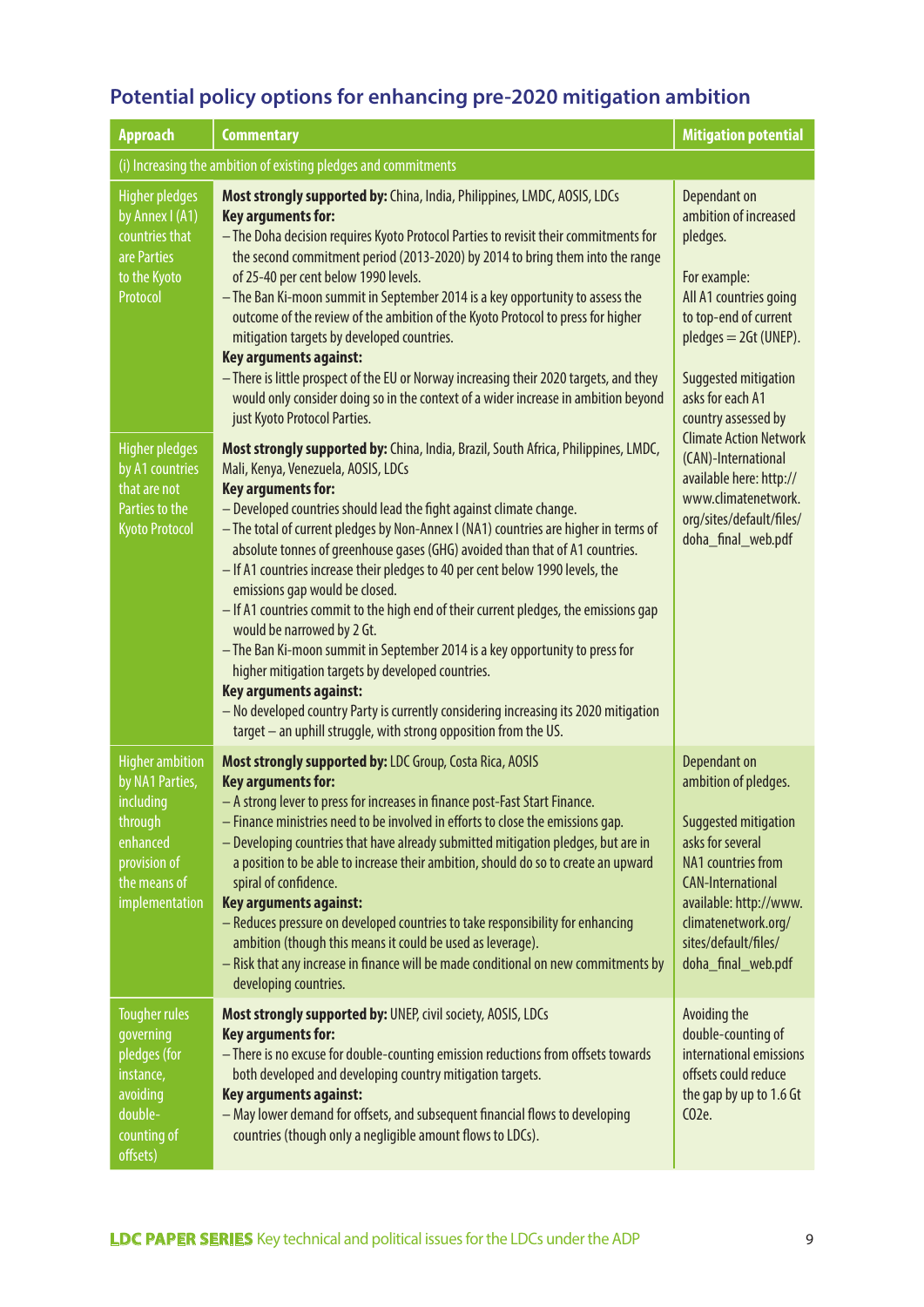| <b>Approach</b>                                                                                                                                                                                                                                                                                                     | <b>Commentary</b>                                                                                                                                                                                                                                                                                                                                                                                                                                                                                                                                                                                                                                                                                                                                                                                                                                                                                                                                                                                                                                                      | <b>Mitigation potential</b>                                                                                                                                         |  |
|---------------------------------------------------------------------------------------------------------------------------------------------------------------------------------------------------------------------------------------------------------------------------------------------------------------------|------------------------------------------------------------------------------------------------------------------------------------------------------------------------------------------------------------------------------------------------------------------------------------------------------------------------------------------------------------------------------------------------------------------------------------------------------------------------------------------------------------------------------------------------------------------------------------------------------------------------------------------------------------------------------------------------------------------------------------------------------------------------------------------------------------------------------------------------------------------------------------------------------------------------------------------------------------------------------------------------------------------------------------------------------------------------|---------------------------------------------------------------------------------------------------------------------------------------------------------------------|--|
|                                                                                                                                                                                                                                                                                                                     | (ii) Increasing the number of countries making pledges                                                                                                                                                                                                                                                                                                                                                                                                                                                                                                                                                                                                                                                                                                                                                                                                                                                                                                                                                                                                                 |                                                                                                                                                                     |  |
| <b>Pressing A1</b><br>countries<br>that have not<br>yet made a<br>mitigation<br>pledge to do so                                                                                                                                                                                                                     | Most strongly supported by: LDC, AOSIS (but no major supporters)<br><b>Key arguments for:</b><br>- Only one A1 country - Turkey - has yet to register a mitigation pledge under the<br>Cancún Agreements.<br>Key arguments against:<br>- Much more can be gained by focussing on increasing the inadequate pledges of A1<br>countries that have been made, and/or on NA1 countries that have not yet made a<br>pledge.                                                                                                                                                                                                                                                                                                                                                                                                                                                                                                                                                                                                                                                 | <b>Unclear</b>                                                                                                                                                      |  |
| <b>Pressing NA1</b><br>countries<br>that have not<br>yet made a<br>mitigation<br>pledge to do so                                                                                                                                                                                                                    | Most strongly supported by: EU<br><b>Key arguments for:</b><br>-87 Parties have made pledges to reduce their emissions, while 105 have not. Those<br>countries that have not yet submitted pledges are estimated to account for 28 per<br>cent of projected global emissions in 2020.<br>- A number of countries responsible for more than 1 per cent of global emissions<br>(and/or with per capita emissions above the global average) including Qatar, Saudi<br>Arabia, Kuwait, the UAE, Malaysia, have not yet made a pledge. <sup>22</sup><br>- As India has noted, any such new pledges should be anchored in the AWG-LCA<br>under the Cancún Agreements, preserving their voluntary nature.<br>- The Ban Ki-moon summit in September 2014 is a key opportunity to press for<br>pledges by all countries in a position to do so, but have not yet done so.<br><b>Key arguments against:</b><br>- Reduces pressure on developed countries to take responsibility for enhancing<br>ambition (though this means it could be used as leverage).                      | Depending on<br>ambition level of new<br>pledges.<br>For example:<br>If all Parties not yet to<br>make a pledge did so,<br>0.2-2 Gt CO2e could be<br>saved in 2020. |  |
| (iii) Recognising cooperative initiatives undertaken at the sub-national, national, regional and international levels.<br>(NB: the below assesses only some options considered most pertinent to the LDC Group; for a full range of potential options,<br>see: Germanwatch <sup>23</sup> and Ecofys <sup>24</sup> ) |                                                                                                                                                                                                                                                                                                                                                                                                                                                                                                                                                                                                                                                                                                                                                                                                                                                                                                                                                                                                                                                                        |                                                                                                                                                                     |  |
| Phase-out<br>hydro-<br>fluorocarbons<br>$(HFCs)^{25}$                                                                                                                                                                                                                                                               | Most strongly supported by: EU, US, Switzerland, Norway, AOSIS<br><b>Key arguments for:</b><br>- Technically feasible and cost-efficient to replace HFCs with other gases.<br>- The Montreal Protocol is an effective existing instrument to implement a phase-<br>out of HFCs.<br>- Mitigating HFCs can have numerous developmental co-benefits, including<br>improved air quality and reduced crop losses.<br><b>Key arguments against:</b><br>- India and the LMDC note that it is not clear if the CBDRRC principle applies to<br>the Montreal Protocol, so developing countries may have to take targets for HFC<br>reduction in that forum.<br>- India and the LMDC also claim that non-HFC alternatives are limited and that these<br>technologies are only in developed countries, which will profit from selling them<br>to developing countries.<br>- The LDC Group has questioned the certainty with regard to HFC projections, and<br>raised concerns that a focus on HFCs will detract attention from reducing carbon<br>dioxide emissions. <sup>26</sup> | Up to 1.3 Gt CO2e                                                                                                                                                   |  |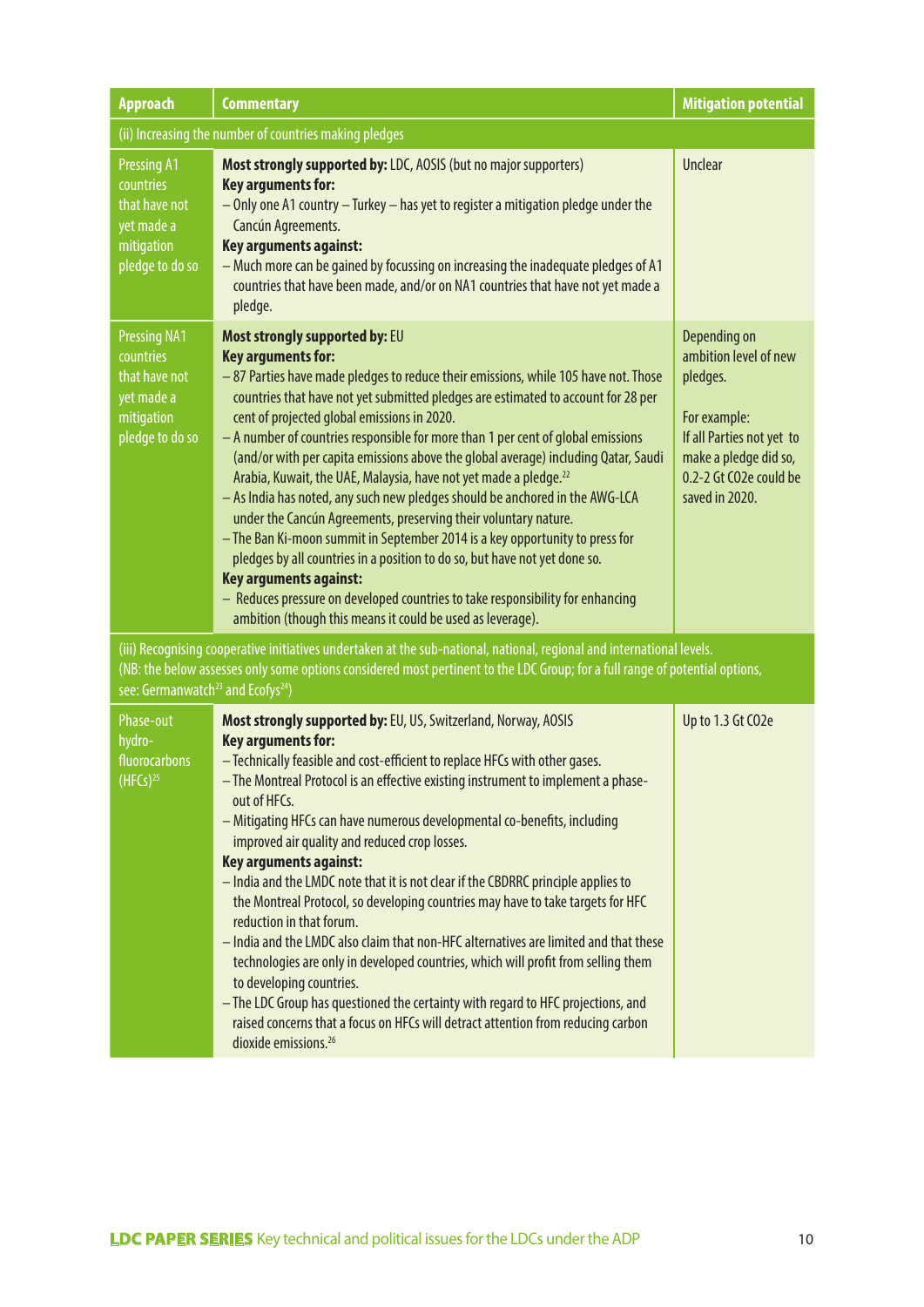| <b>Approach</b>                                                                                                                                                                                                                                                           | <b>Commentary</b>                                                                                                                                                                                                                                                                                                                                                                                                                                                                                                                                                                                                                                                                                                                                                                                                                                                                                                                                                                                                                                                                                                                                                                                                                 | <b>Mitigation potential</b>                                                                                                                                                                                                                                                     |
|---------------------------------------------------------------------------------------------------------------------------------------------------------------------------------------------------------------------------------------------------------------------------|-----------------------------------------------------------------------------------------------------------------------------------------------------------------------------------------------------------------------------------------------------------------------------------------------------------------------------------------------------------------------------------------------------------------------------------------------------------------------------------------------------------------------------------------------------------------------------------------------------------------------------------------------------------------------------------------------------------------------------------------------------------------------------------------------------------------------------------------------------------------------------------------------------------------------------------------------------------------------------------------------------------------------------------------------------------------------------------------------------------------------------------------------------------------------------------------------------------------------------------|---------------------------------------------------------------------------------------------------------------------------------------------------------------------------------------------------------------------------------------------------------------------------------|
| <b>AOSIS</b> proposal<br>to focus on<br>technical<br>discussions<br>to implement<br>renewable<br>energy and<br>energy<br>efficiency<br>measures at<br>scale <sup>27</sup>                                                                                                 | Most strongly supported by: AOSIS, LDC Group, Kenya, Japan<br><b>Key arguments for:</b><br>- A proposal for a more technical, targeted and results-oriented discussion,<br>identifying and focusing on areas that have the greatest mitigation potential, are<br>cost-effective and scalable, bearing in mind the need for developed countries to<br>take the lead.<br>- Would bring the right people "into the room" - at expert level initially and later at<br>high political level - to identify the best opportunities and obstacles to take-up<br>(including means of implementation).<br>- The technical approach would assure developing countries of financial support,<br>and developed countries that their support would result in measurable emission<br>reductions.<br>- The LDC Group has noted that the transformation of energy systems (increased<br>efficiency and increased share of renewables) is essential to meet a 1.5°C pathway.<br><b>Key arguments against:</b><br>- May lose sight of key political principles of the Convention.<br>- Focussed on mitigation only, no consideration of adaptation.                                                                                                  | <b>Depends on ambition</b><br>of measures.<br>For example:<br>The World Energy<br>Outlook 2012 estimates<br>that if the full short-<br>term potential in<br>energy efficiency and<br>renewable energy<br>use is tapped, global<br>emissions by 2020<br>could fall by 5 Gt CO2e. |
| <b>Elimination</b><br>of fossil fuel<br>subsidies                                                                                                                                                                                                                         | Most strongly supported by: AOSIS, Norway, Switzerland/Environmental Integrity<br>Group, LDC Group <sup>28</sup><br><b>Key arguments for:</b><br>- The fossil fuel industry is subsidised globally by an estimated US\$ 730 billion per<br>year - more than ten times the subsidies for renewable energies. G20 support<br>phasing-out.<br>- Savings could be re-directed to climate finance (for mitigation or adaptation), or<br>investment in renewable energy.<br>Key arguments against:<br>- The majority of consumption subsidies are in developing countries, where removal<br>may harm the poorest, so only production subsidies should be targeted, and/or<br>removal of consumption subsidies should be accompanied by pro-poor measures.                                                                                                                                                                                                                                                                                                                                                                                                                                                                               | 2 Gt CO2e                                                                                                                                                                                                                                                                       |
| <b>Reductions in</b><br>emissions from<br>international<br>aviation and<br>shipping<br>via new<br>agreements<br>at the<br>International<br><b>Maritime</b><br><b>Organization</b><br>(IMO) and<br>International<br><b>Civil Aviation</b><br><b>Organization</b><br>(ICAO) | Most strongly supported by: EU<br><b>Key arguments for:</b><br>- Emissions from shipping and aviation are already high, unregulated, and growing<br>fast, yet there is substantial scope to mitigate.<br>- Reducing emissions from these sectors through a form of carbon pricing could also<br>raise substantial new and additional funds (in the order of US\$ 10-20 billion per<br>annum) for climate finance.<br>- A tentative agreement has been reached with regard to the application of<br>CBDRRC at the IMO, and a key opportunity exists for progress on an international<br>mechanism for aviation at the ICAO.<br>- Options exist (including as part of the IMO discussions) that would ensure "no<br>net incidence" from global mechanisms on LDCs and some other developing<br>countries. <sup>29</sup><br><b>Key arguments against:</b><br>- BASIC countries (Brazil, South Africa, India and China) and the LMDC especially<br>argue that any efforts to raise ambition in the context of IMO and ICAO should be<br>in accordance with UNFCCC principles, and take account of national circumstances.<br>This may be interpreted to mean that measures should ensure no net incidence on<br>developing countries. | About 0.3-0.5 Gt CO2e<br>by 2020 (with further<br>reductions thereafter)                                                                                                                                                                                                        |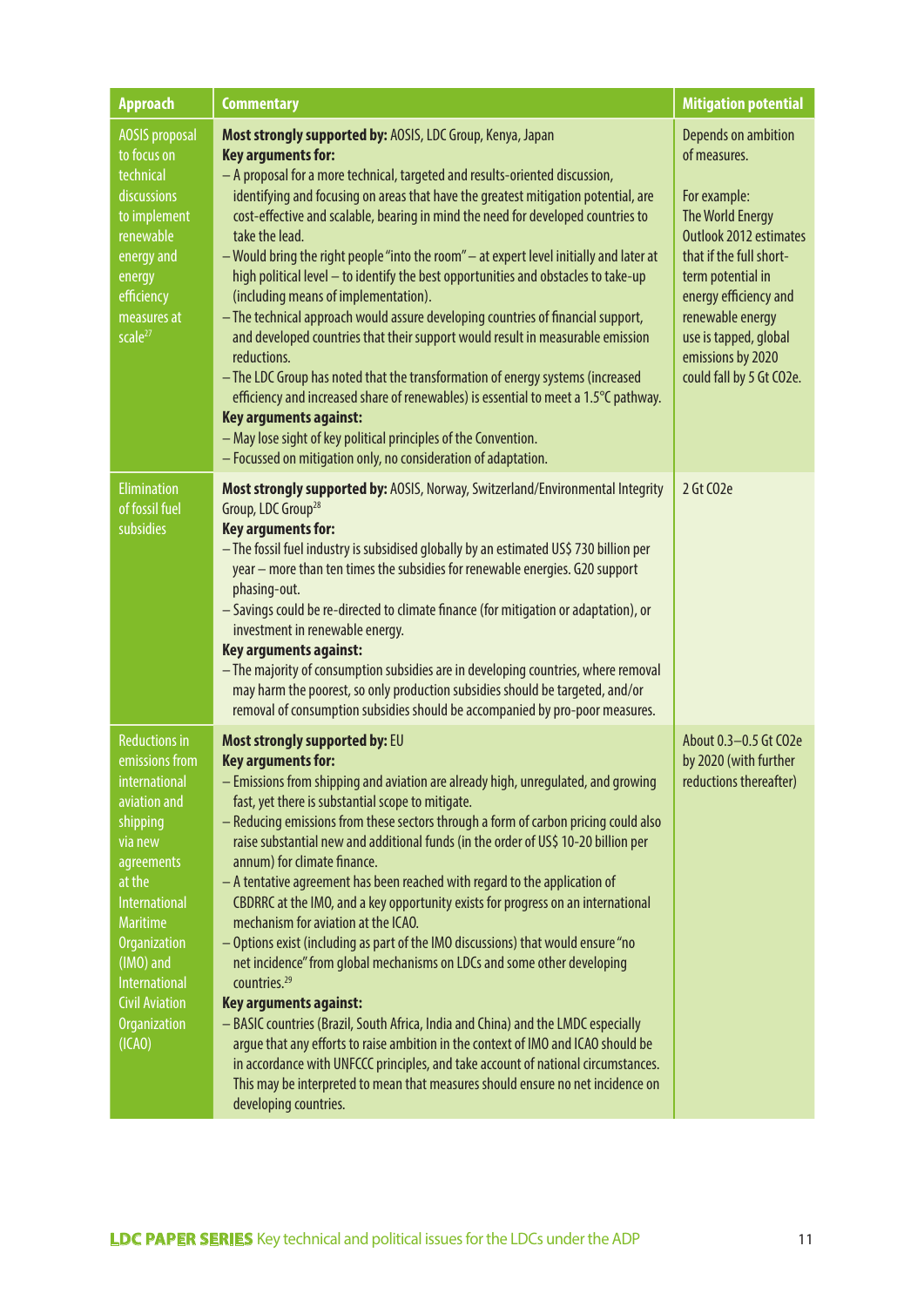| <b>Approach</b>                                                                     | <b>Commentary</b>                                                                                                                                                                                                                                                                                                                                                                                                                                                                                                                                                                                                                                                                                                                                                                                                                     | <b>Mitigation potential</b>                                                             |
|-------------------------------------------------------------------------------------|---------------------------------------------------------------------------------------------------------------------------------------------------------------------------------------------------------------------------------------------------------------------------------------------------------------------------------------------------------------------------------------------------------------------------------------------------------------------------------------------------------------------------------------------------------------------------------------------------------------------------------------------------------------------------------------------------------------------------------------------------------------------------------------------------------------------------------------|-----------------------------------------------------------------------------------------|
| <b>Reductions</b><br>in emissions<br>from land-use<br>(agriculture and<br>forestry) | Most strongly supported by: Food and Agriculture Organization, UN-REDD, REDD+<br>Partnership, Bolivia (integrated adaptation-mitigation proposal <sup>30</sup> ), New Zealand<br>Key arguments for:<br>-30 per cent of global emissions are from land-use (agriculture and forestry), with<br>substantial untapped mitigation potential that could close the emissions gap.<br>- A Bolivian proposal identifies a non-market integrated approach for adaptation<br>and mitigation, based on land tenure of small-scale farmers and generating co-<br>benefits for food security.<br>Key arguments against:<br>- Mitigation activities must not compromise broader land-use sector priorities<br>related to food security and livelihoods.<br>- It is not clear that it is more cost-efficient than non-land-based mitigation options. | Forestry: between 1.3<br>and 4.2 Gt CO2e<br>Agriculture: between<br>1.1 and 4.3 Gt CO2e |
|                                                                                     | - Land-use issues are highly complex (accounting challenges, risk of reversal from<br>wild fires/drought, etc).                                                                                                                                                                                                                                                                                                                                                                                                                                                                                                                                                                                                                                                                                                                       |                                                                                         |

# **Issues pertaining to workstream 1 on the post-2020 climate regime**

Although workstream 2 may continue beyond 2015, it is strongly linked to workstream 1 as part of the political package needed for an agreement in 2015, with some Parties insisting on "*pari passu*" treatment. The former ADP co-chairs noted the need for balance between the workstreams, and recognised that "[p]rogress on pre-2020 ambition in workstream 2 will contribute to progress in workstream 1 and may help design the 2015 agreement, especially its ambition mechanism. At the same time, concrete progress in workstream 1 may prove helpful for aiming at a more ambitious approach for workstream 2."<sup>31</sup> The LDC Group should guard against the risk that any perceived lack of clarity about the nature of the outcome under workstream 2 be used to hold up progress on workstream 1.

## **Scope, structure and design of the post-2020 climate regime**

In their August 2013 Informal Note, the ADP co-chairs suggest that "Parties have made progress in clarifying their understanding of the scope, structure and design of the 2015 agreement, and its contours are beginning to emerge. There is a broad understanding that the 2015 agreement should be: informed by science; based on equity; flexible and sensitive to national circumstances; and environmentally effective; and that it needs to enable broad and deep participation, with contributions from all Parties in accordance with their common but differentiated responsibilities and respective capabilities. These key elements – science, equity, flexibility, effectiveness and participation – are intimately interlinked and could guide Parties in their approach to constructing the 2015 agreement."

Bodansky's conceptual framework<sup>32</sup> is helpful in understanding these elements related to the scope, structure and design of the future regime. The influence of his approach can be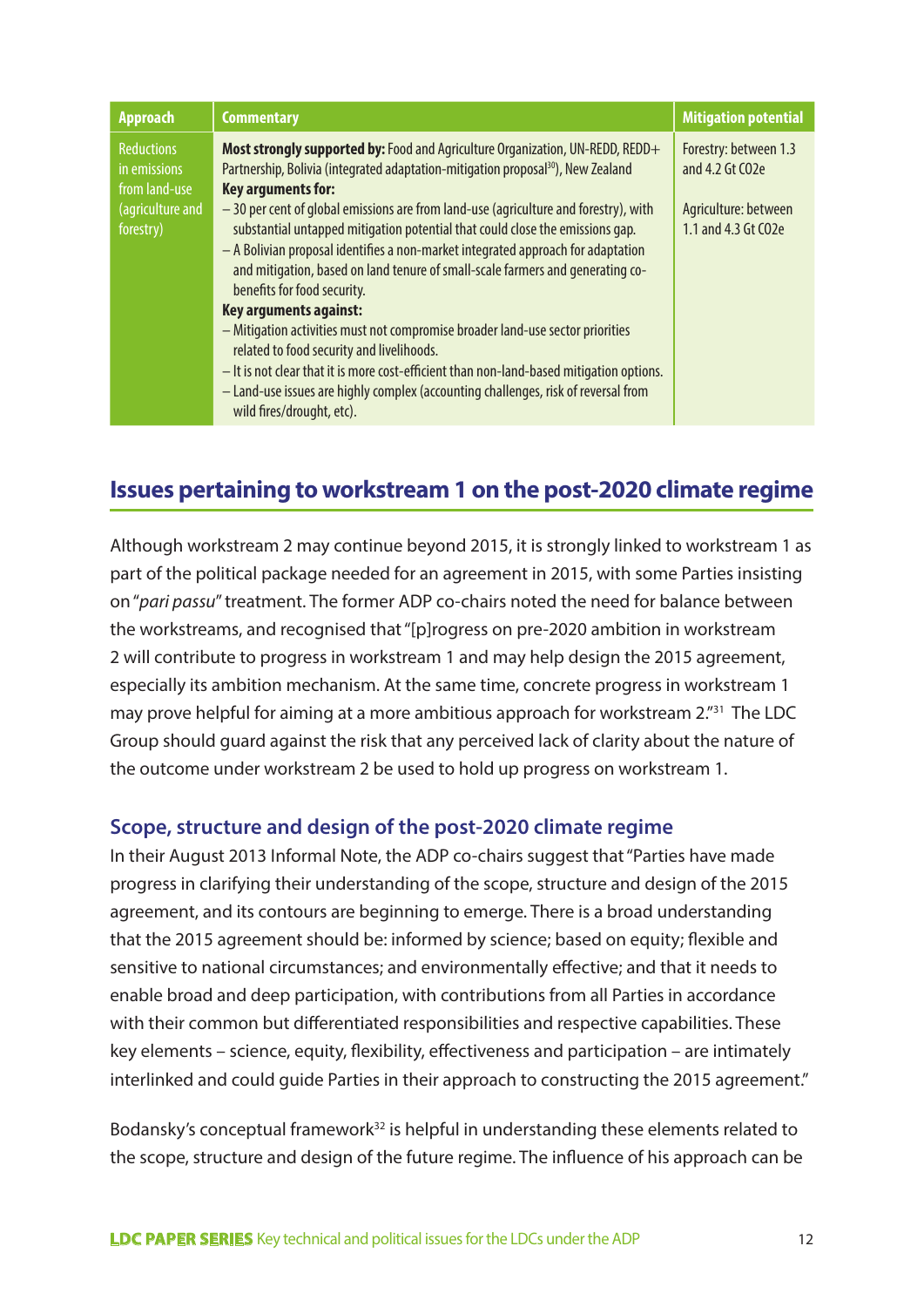seen in some of the key political issues arising in workstream 1, the implications of which for the LDC Group are assessed below.

#### ● **The perceived trade-off between participation and ambition**

Bodansky claims that the objective of a UNFCCC agreement is "climate effectiveness", which he suggests is the product of three factors: the stringency of commitments, the level of participation and the extent of compliance mechanisms. Varying any one of these factors, he says, may vary one or both of the others. This analysis underpins the arguments made, especially by countries in the Umbrella Group, that there is a tradeoff between the level of participation in an international climate agreement, and its level of ambition.

This argument is now reflected in the language of the co-chairs' Informal Note, which describes "flexibility, effectiveness and participation" as key elements of the 2015 agreement alongside science and equity. Since the 2015 agreement should be "applicable to all", this framing can be used to imply that ambition (and/or the extent of compliance) may have to be compromised. The LDC Group therefore should be wary of fully endorsing this analysis and framing of the objective of the 2015 agreement, since it could become a self-fulfilling prophecy (in which countries who do not wish to take on high ambition commitments argue that ambition must necessarily be traded-off in order to secure their and others' participation).33 The LDC Group position is that the 1.5°C target and adequate action on adaptation and loss and damage can only be achieved through a high ambition agreement with wide participation.

#### ● **Top-down contractual or bottom-up facilitative agreements**

Bodansky suggests that UNFCCC Parties have always struggled to choose between two competing models of international law: a top-down "contractual" approach, based on binding targets and timetables, and a bottom-up "facilitative" approach, based on voluntary actions defined unilaterally. The Kyoto Protocol can be seen as an example of the former, and the Cancún Agreements as an example of the latter. He suggests that the more bottom-up the approach, the easier it is to promote wide participation but the harder it is to promote ambition, while top-down approaches tend to have higher ambition but enjoy narrower participation.

#### ● **Design choices for the post-2020 regime**

Within this spectrum of top-down contractual and bottom-up facilitative agreements, Bodansky highlights a number of key design choices Parties face in designing the 2015 agreement, related to (a) the legal form of the agreement; (b) the structure of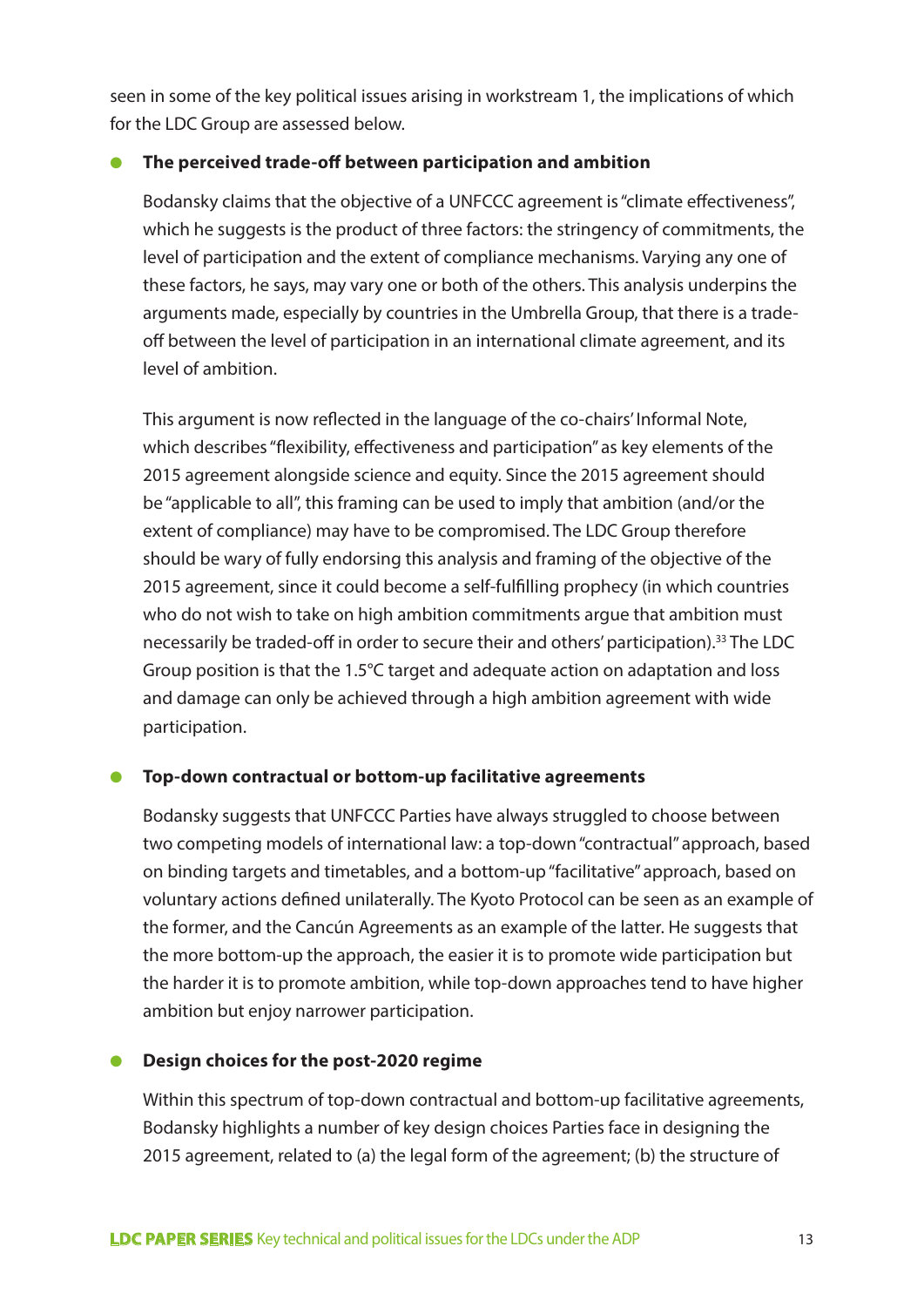the agreement; (c) the content of the agreement; and (d) the process to reach the agreement. The implications of each for the LDC Group are assessed in the table below.

| <b>Design</b><br>choices<br>for the<br>post-2020<br>regime <sup>34</sup> | (a) Legal form of the agreement<br>International instruments can take a number of forms:<br>- Legally-binding agreements (including treaties, protocols or amendments to treaties or protocols)<br>- Recommendations (unless a treaty gives an international institution authority to make legally-binding decisions,<br>their decisions have the status of recommendations, true of most COP decisions)<br>- Political agreements (agreed outcomes not adopted as treaties/protocols can have political but no international<br>legal force)<br>§2 1/CP.17 allows for legally-binding outcomes and recommendations (see section 1), but seems to rule out<br>political agreements such as the Copenhagen Accord.<br>Note that an instrument's legal form is distinct from the question of whether particular provisions of an instrument<br>are "mandatory" or "hortatory" (e.g. whether a provision is phrased as "should" or "shall"). Legally-binding<br>agreements can contain hortatory language, and political agreements can use mandatory language. |
|--------------------------------------------------------------------------|--------------------------------------------------------------------------------------------------------------------------------------------------------------------------------------------------------------------------------------------------------------------------------------------------------------------------------------------------------------------------------------------------------------------------------------------------------------------------------------------------------------------------------------------------------------------------------------------------------------------------------------------------------------------------------------------------------------------------------------------------------------------------------------------------------------------------------------------------------------------------------------------------------------------------------------------------------------------------------------------------------------------------------------------------------------|
| <b>Commentary</b>                                                        | LDC Group position: The outcome of the ADP should be a new protocol.                                                                                                                                                                                                                                                                                                                                                                                                                                                                                                                                                                                                                                                                                                                                                                                                                                                                                                                                                                                         |
|                                                                          | Some Parties have expressed clear preferences for the legal form of the 2015 agreement, while others have kept<br>their options open. The LDC Group and AOSIS favour a protocol outcome of the ADP, as does the Africa Group, that<br>builds on the foundations of the UNFCCC and the Kyoto Protocol, and along with the EU fought to prevent non-legal<br>options from being part of the ADP mandate in Durban.                                                                                                                                                                                                                                                                                                                                                                                                                                                                                                                                                                                                                                             |
|                                                                          | However, many Parties are yet to be convinced that a wide-ranging new legally-binding agreement is either<br>feasible or desirable, and many argue that achieving such a legal outcome would only be possible at the expense<br>of the ambition of the agreement. Therefore, rather than an agreement in which all provisions are captured in the<br>same legally-binding protocol (or amendment) form, it is more likely that agreement could be reached with certain<br>key provisions in such a form, and leaving others as either recommendations (COP decisions) or in a form which is<br>legally binding under domestic (not international) law.                                                                                                                                                                                                                                                                                                                                                                                                       |
|                                                                          | This more flexible approach is implied in the Co-Chairs' Informal Note which states that "it will also be important<br>to start thinking about the legal character of each aspect of the agreement" <sup>35</sup> (emphasis added), and in the Chair's<br>Summary of the July 2013 meeting of the Major Economies Forum, which states that: "The participants also<br>discussed the options for legal force regarding mitigation provisions of the 2015 agreement in particular and other<br>provisions as well. Regarding mitigation, they noted that there will be several different types of provisions and that<br>their treatment in terms of legal force does not need to be uniform. Options for legal force were evaluated in light of<br>their ability to promote ambition, as well as inclusiveness in terms of countries' participation"36 (emphasis added).                                                                                                                                                                                      |
|                                                                          | It is likely that one option being explored is that some types of provisions - such as those regarding the core<br>mitigation commitments - may be legally-binding under domestic law inscribed in annexes or schedules to the<br>agreement, while others - such as those regarding accounting rules and measurement, reporting and verification<br>(MRV)/transparency – may be inscribed in the body of the agreement itself and therefore legally-binding under<br>international law. Both the US and India have indicated some interest in this approach, which could be argued to<br>constitute an "agreed outcome with legal force" under domestic law, even if the international agreement itself was<br>in the form of a COP decision. <sup>37</sup>                                                                                                                                                                                                                                                                                                  |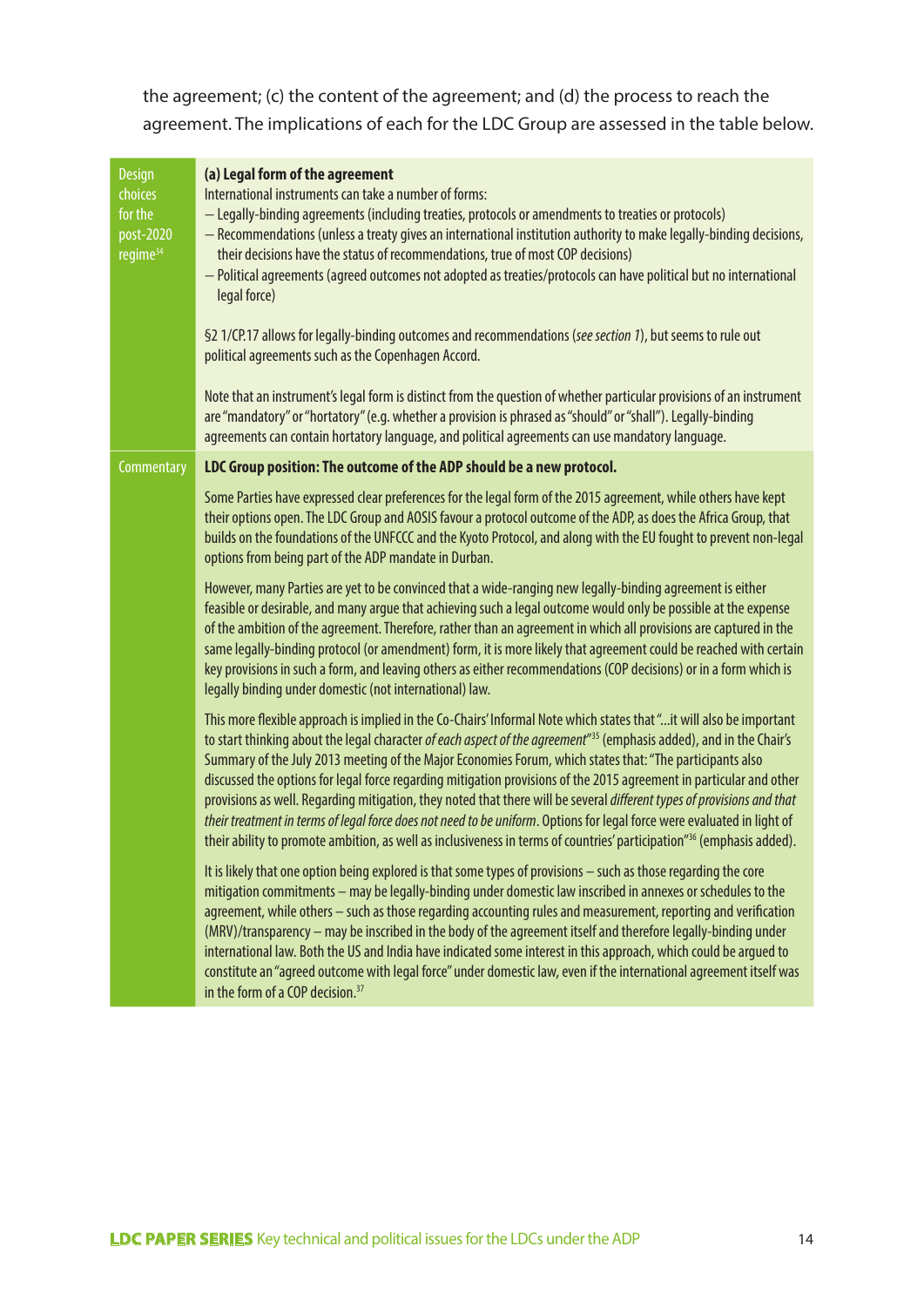|                                                              | The LDC Group must consider which aspects of the 2015 package need to be in a legally-binding form under<br>international law, and which could be captured in other forms. Certainly a starting point should be that core<br>provisions concerning Party commitments on mitigation and finance and their transparency should be legally-<br>binding under international law with an appropriate compliance mechanism, <sup>38</sup> in order to reflect the highest level<br>of commitment by a Party. Some other issues related, for example, to institutions like the Standing Committee<br>on Finance (SCF) or Adaptation Committee may be just as well captured in COP decisions and may not require<br>mandatory language to be effective. <sup>39</sup> The treatment of adaptation in the 2015 agreement is a key consideration in<br>this regard (see below).<br>While this should be the starting point for negotiations on legal form, it is also important to recognise that the lack |
|--------------------------------------------------------------|--------------------------------------------------------------------------------------------------------------------------------------------------------------------------------------------------------------------------------------------------------------------------------------------------------------------------------------------------------------------------------------------------------------------------------------------------------------------------------------------------------------------------------------------------------------------------------------------------------------------------------------------------------------------------------------------------------------------------------------------------------------------------------------------------------------------------------------------------------------------------------------------------------------------------------------------------------------------------------------------------|
|                                                              | of ambition in the Cancún pledges is likely more related to the bottom-up process to define them than to their non-<br>legally-binding nature. Ultimately, the overall legal form of the agreement is less important than the commitments<br>and actions contained therein. As such, design choices related to content (including differentiation) and process are<br>likely even more significant for the LDC Group's objectives (see below).                                                                                                                                                                                                                                                                                                                                                                                                                                                                                                                                                   |
| <b>Design</b><br>choices<br>for the<br>post-2020<br>regime34 | (b) Structure of the agreement<br>International agreements can be structured in a number of ways:<br>- A single instrument or package of instruments (all Parties agree to the same outcome, such as the "single<br>undertaking" that established the World Trade Organization)<br>- A variable geometry (different configurations of countries for different parts of the regime, such as the "à la<br>carte" approach to trade negotiations in the 1960s/70s, or the "optional protocols" of many international human<br>rights instruments)<br>- Combinations of mandatory and voluntary elements (such as the International Convention on the Prevention of<br>Pollution from Ships, MARPOL, which includes two mandatory annexes and four optional annexes)<br>§2 1/CP.17 is silent about the structure of the outcome (including whether it will subsume the Kyoto Protocol, or                                                                                                            |
|                                                              | exist in parallel with it).                                                                                                                                                                                                                                                                                                                                                                                                                                                                                                                                                                                                                                                                                                                                                                                                                                                                                                                                                                      |
| Commentary                                                   | LDC Group position: No explicit position to date on the structure of the agreement.                                                                                                                                                                                                                                                                                                                                                                                                                                                                                                                                                                                                                                                                                                                                                                                                                                                                                                              |
|                                                              |                                                                                                                                                                                                                                                                                                                                                                                                                                                                                                                                                                                                                                                                                                                                                                                                                                                                                                                                                                                                  |
|                                                              | The co-chairs' Informal Note suggests that several Parties are working on the assumption of a single package of<br>instruments and decisions that all Parties will adopt: "13. The notion of a broader 2015 package was suggested by<br>several Parties, comprising the 2015 agreement itself, the implementing decisions, and other decisions needed<br>to complete and balance the overall package. Parties may wish to further exchange views on the aforementioned<br>package, the components of the 2015 agreement and, as the discussions progress, on what work will be needed<br>during 2016-2019 to enable the agreement to come into effect and be implemented from 2020".40                                                                                                                                                                                                                                                                                                           |
|                                                              | However, the discussions on international co-operative initiatives under workstream 2 may be opening space in the<br>negotiations for a more variable geometric approach. Learning from the challenges faced in reaching an all-or-<br>nothing agreement in Copenhagen, the French Presidency of COP 21 may look to secure supplementary voluntary<br>agreements amongst coalitions of the willing to boost the overall ambition of the agreements struck in Paris. <sup>41</sup><br>Bodansky suggests that a multi-track approach could be pursued in which Parties could pick and choose between<br>different annexes or tracks, with one international agreement prescribing issues like accounting and transparency.<br>Alternatively, certain groups of Parties could be required to negotiate commitments under certain tracks (see below<br>on differentiation).                                                                                                                          |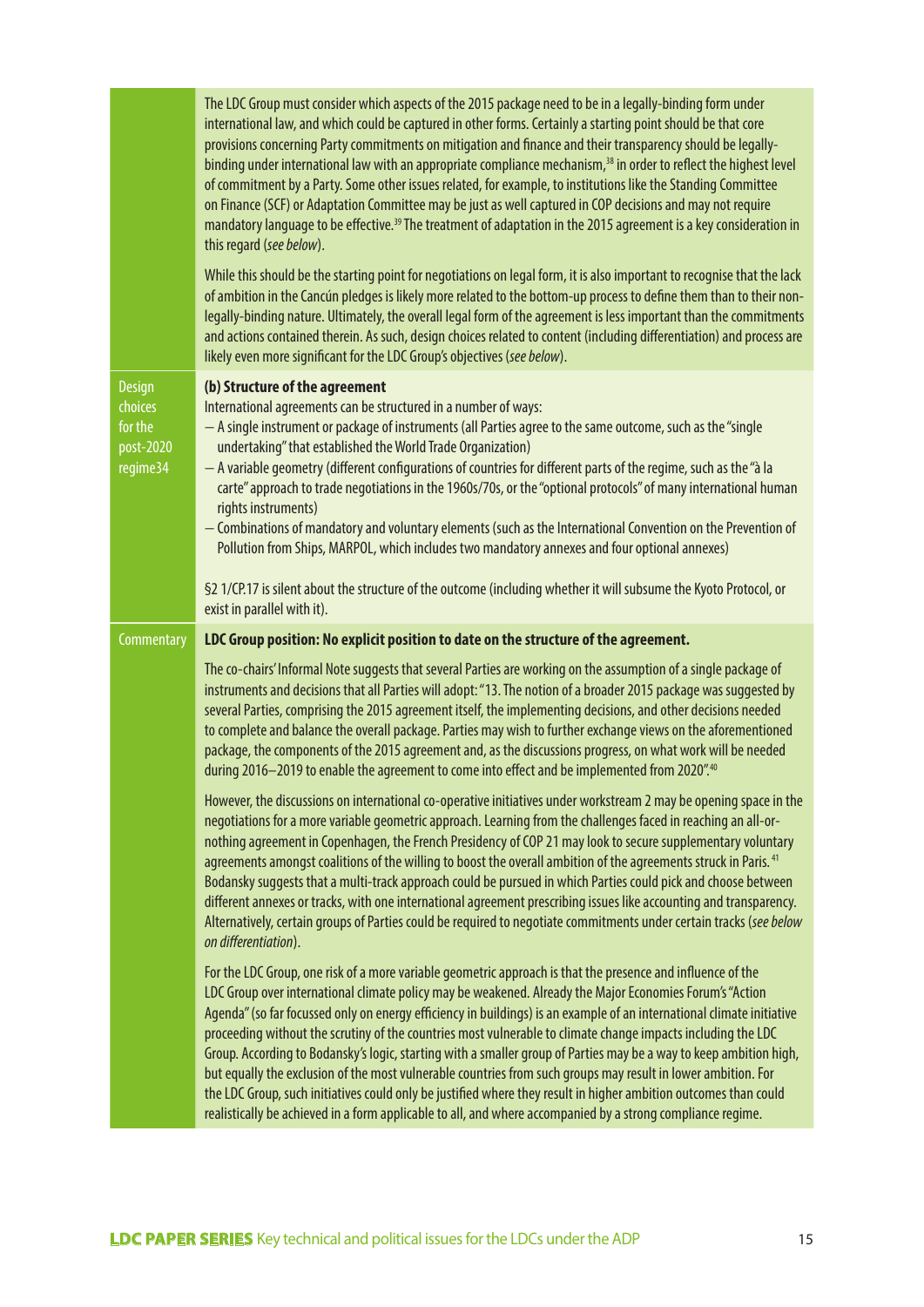| <b>Design</b><br>choices<br>for the<br>post-2020<br>regime34 | (c) Content of the agreement<br>The substantive content of an agreement depends on a number of variables, including:<br>- type of commitments (commitments could be "obligations of result", requiring achievement of an outcome such<br>as an emissions target, or "obligations of content", requiring Parties to do particular things such as adopt policies<br>and measures or provide finance)<br>- scope of commitments (agreements may address an issue comprehensively, such as by focussing on economy-<br>wide emissions reductions, or focus on particular aspects, such as by only focussing on certain sectors or gasses)<br>- ambition of commitments (commitments may be more or less stringent)<br>- differentiation of commitments (commitments may be differentiated in various ways, such as according to their<br>type, stringency, timing and/or contingency on assistance in implementation, <sup>42</sup> and based on various objective<br>indicators or on the subjective pledges of individual Parties)<br>Rajamani offers a complementary conceptual framework of design options for differentiation, showing that |
|--------------------------------------------------------------|----------------------------------------------------------------------------------------------------------------------------------------------------------------------------------------------------------------------------------------------------------------------------------------------------------------------------------------------------------------------------------------------------------------------------------------------------------------------------------------------------------------------------------------------------------------------------------------------------------------------------------------------------------------------------------------------------------------------------------------------------------------------------------------------------------------------------------------------------------------------------------------------------------------------------------------------------------------------------------------------------------------------------------------------------------------------------------------------------------------------------------------------|
|                                                              | differentiation essentially boils down to matching types/categories of commitments to categories of countries. <sup>43</sup> On<br>this basis she identifies four design options for the 2015 agreement:<br>- predetermined categories of Parties with a predetermined set of commitments (a Kyoto Protocol-like approach);<br>- predetermined categories of Parties with nationally defined commitments (particular Parties must act, but can<br>set their own commitments);<br>- no categories of Parties but a predetermined set of commitments (any Party can chose the category of<br>commitment that suits them);<br>- no categories of Parties or commitments (Parties are free to choose whatever type of commitment they like).                                                                                                                                                                                                                                                                                                                                                                                                     |
|                                                              | §2 1/CP.17 only suggests that the work plan (not necessarily the final outcome) should address inter alia mitigation,<br>adaptation, finance, technology, capacity building and transparency, but otherwise leaves open how they should<br>be addressed in terms of type, scope or differentiation.                                                                                                                                                                                                                                                                                                                                                                                                                                                                                                                                                                                                                                                                                                                                                                                                                                          |
|                                                              | (d) Process to reach the agreement<br>The substantive content of an agreement may be decided through a spectrum of approaches between the top-<br>down and bottom-up models:<br>- Top-down (negotiations define a GHG concentration target, emissions pathways, global emissions targets and<br>individual country commitments based on a specific allocation formula)<br>- Bottom-up (Parties define their commitments through unilateral decisions)<br>- Options in-between (agreements may be reached through a combination of top-down and bottom-up processes,<br>such as the Kyoto Protocol, in which individual country commitments were the product of international<br>negotiations, but over which countries had considerable influence, and in which the resulting global emissions<br>reduction target was simply the sum of the negotiated national commitments)                                                                                                                                                                                                                                                                |
|                                                              | Because top-down agreements rest on a "contractual" model in which countries feel their efforts are reciprocated<br>by others, issues of differentiation and comparability of effort are more important to reaching agreement.<br>The importance of differentiation is more indirect in bottom-up models, but will nonetheless influence the<br>commitments that countries feel willing to pledge.                                                                                                                                                                                                                                                                                                                                                                                                                                                                                                                                                                                                                                                                                                                                           |
|                                                              | §2 1/CP.17 is silent about the degree to which the substance of the outcome will be defined through top-down<br>international or bottom-up national decision-making.                                                                                                                                                                                                                                                                                                                                                                                                                                                                                                                                                                                                                                                                                                                                                                                                                                                                                                                                                                         |
| Commentary                                                   | LDC Group position: The initial position called for internationally negotiated top-down commitments,<br>but the Group has been open to considering a hybrid approach between top-down and bottom-up<br>that can secure a 1.5°C pathway as a possible compromise. The Group has proposed new categories<br>of commitment, but no back-sliding from economy-wide absolute reductions for A1 countries, and<br>proposed that the 2015 agreement could consider a first differentiation among existing annexes with<br>a provision for graduation across annexes over time, based on agreed criteria.                                                                                                                                                                                                                                                                                                                                                                                                                                                                                                                                            |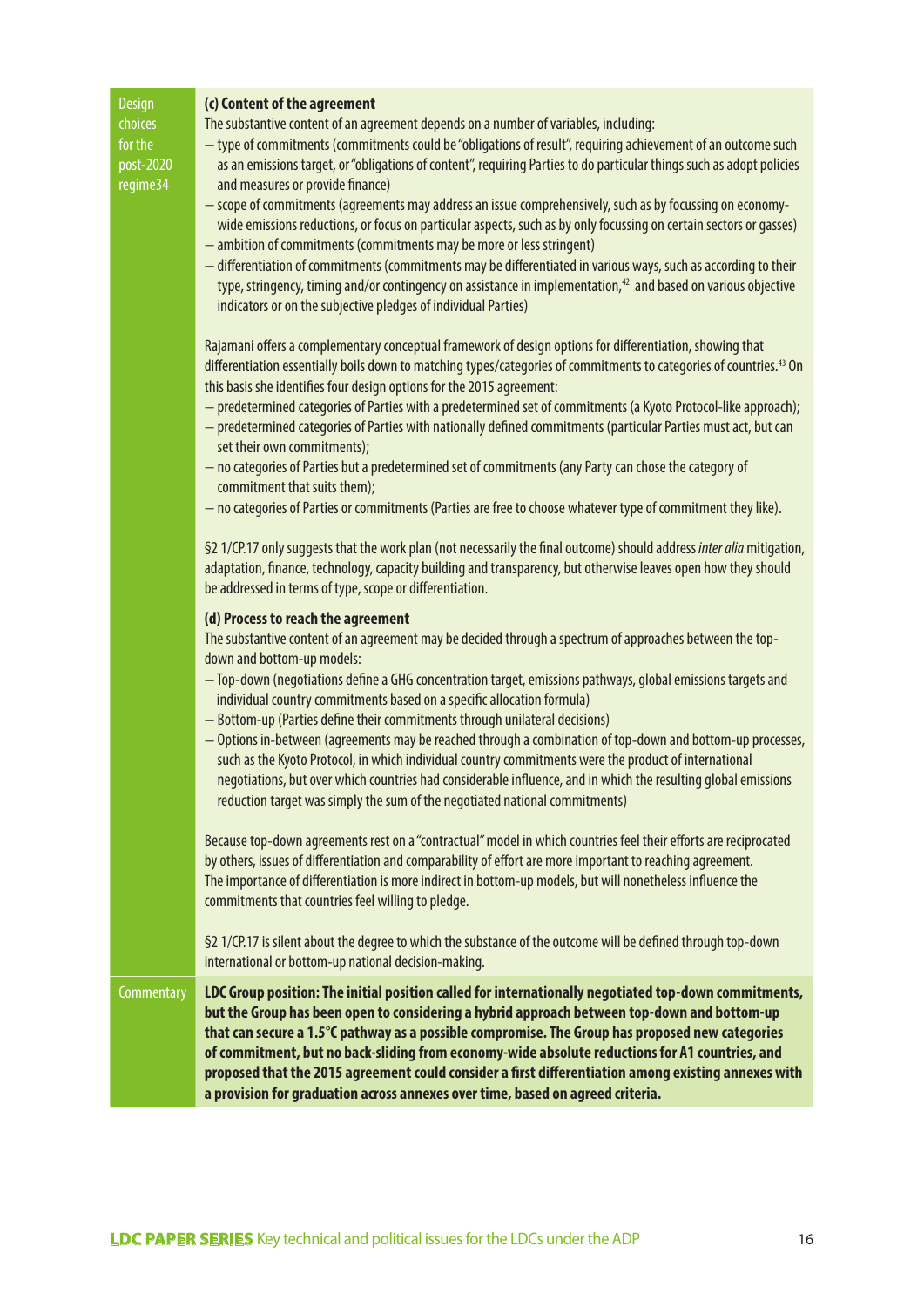As described in section 1, the absence of the usual references to equity and CBDRRC in 1/CP.17 are highly politically significant, and indicate that a shift will take place from the Kyoto Protocol-style approach in which a type of commitment (economy-wide absolute mitigation targets) was prescribed to a category of countries (A1 Parties) in a process with at least some top-down elements (targets were negotiated not merely pledged, with agreed common accounting rules). It is, however, not yet clear what will replace this model.

The question of differentiation is central to the politics of the 2015 agreement.

Many developed countries, including the EU, Australia, Japan and the US, and some developing countries, such as the Association of Independent Latin American and Caribbean states (AILAC), have argued for a "dynamic" interpretation of CBDRRC to reflect evolving responsibilities and capabilities, breaking down the "firewall" between A1 and NA1 Parties.

India and the LMDC have firmly opposed any "dynamic" interpretation of CBDRRC that would entail redrawing the A1/NA1 categories, or that is based solely on economic indicators of capability and does not consider historical responsibility. Perhaps in part as a result, to date proposals under the ADP have focussed less on how new categories of countries would be constituted, and more on the need for new categories of commitment (what the EU calls a "spectrum of commitments"), to be determined by processes that range along the spectrum of top-down and bottom-up approaches. Three broad approaches are emerging.

Ethiopia has made a proposal for a largely top-down quantitative approach in which a global target is set and national commitments are determined on the basis of each country's per capita emissions up to 2020, and their corresponding global emission right.<sup>44</sup> This would give rise to three categories of countries: those who have already used their emission right; those who will shortly use it up; and those who still have available atmospheric space. Another largely top-down quantitative approach has been proposed by Brazil, which has again presented its proposal from the Kyoto Protocol negotiations for a differentiation formula based on historical responsibility for the contribution of a country's cumulative emissions to temperature rise.

Other Parties have proposed hybrid approaches to determine commitments with both top-down and bottom-up elements. The top-down elements are stronger in proposals for an Equity Reference Framework (ERF), as made by the Gambia on behalf of the LDC Group,<sup>45</sup> South Africa, Kenya and CAN-International. This would see negotiation and agreement on a basket of equity indicators that can be used as an ex ante guide to mitigation pledges to be made by Parties, and to guide ex post reviews of those pledges. It is not as yet clear how precisely an ERF would lead to new categories of either countries or commitments, but the LDC Group have suggested a group of experts could help to develop the methodologies.46

The bottom-up elements are stronger in proposals made in varying forms by a number of developed countries, including the EU, US, Switzerland, Australia and Norway, all of which involve nationally-determined pledges followed by an assessment/consultation phase amongst Parties. The proposals from the EU and Australia include a call for establishing new categories of commitments which countries would be free to choose from, with internationally agreed common accounting and MRV rules. As such these proposals would fit into the Rajamani framework as "undefined categories of countries, defined categories of commitments".

For the EU, Switzerland and Norway, the top-down elements could be moderately strengthened in the assessment/ consultation phase by requiring Parties to refer to objective indicators to justify the fairness of their proposed pledge. The US and Japan though have suggested that indicators are unhelpful as they lead to divisions in interpretation amongst Parties which may undermine ambition and/or participation in the regime.

There is a tentative convergence of views emerging around the hybrid process approaches. The Co-Chairs' Informal Note suggests that: "Regarding mitigation, Parties have explored in more detail bottom-up and top-down elements and how they can be combined. In this regard, Parties broadly acknowledge the need for internationally agreed rules to enable ex ante clarity of nationally determined contributions and to provide for a robust process, framework or mechanism to ensure that Parties' contributions are ambitious in accordance with science as well as equitable and fair. Greater clarity is needed on how this vision could be realized, including on possible steps and time frames."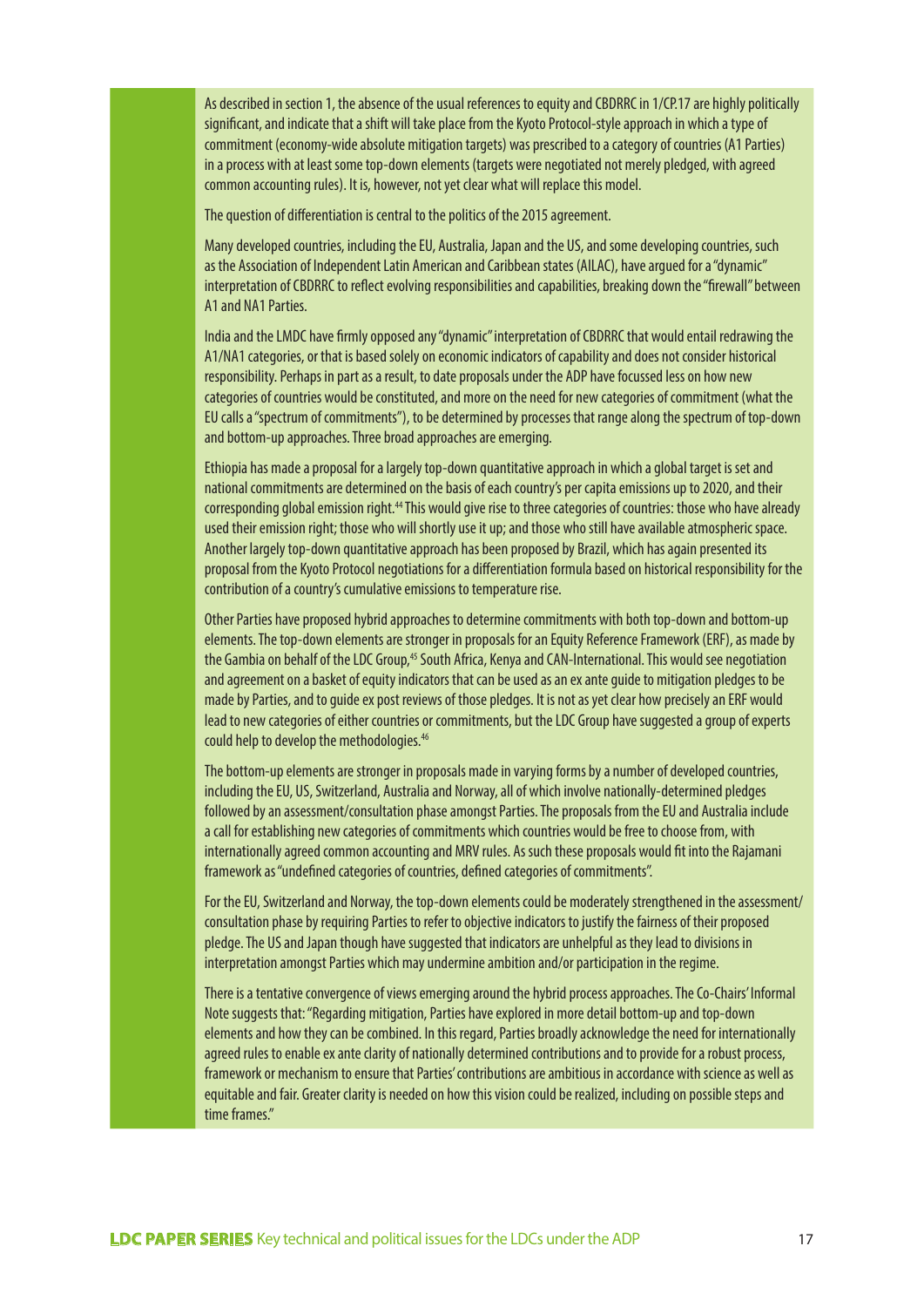Different opinions are emerging, however, about the timeframe of such a process. The Chair's conclusions from the MEF show that a number of countries want COP 21 in 2015 to start the process of pledges, while others want 2015 to mark the adoption of the pledges.<sup>47</sup>

It is in the interests of the LDC Group to ensure a regime with some clear categories of differentiation, derived through processes with at least some top-down elements and reference to objective indicators. Without either clear categories of countries linked to particular types of commitment, or without at least some reference to objective indicators that require more effort by some countries, it will be very hard to ensure adequate increases in ambition and to prevent free riders. The best route to doing so is likely to be through continuing to develop and build support for an ERF, which would at least give guidance and could set clear bounds on the types and ambition of commitments to be expected of different countries.

Developing this approach does not require a formal re-writing of the A1/NA1 distinction, which should be avoided given likely opposition from many G77 members, though CBDRRC could be interpreted to apply within as well as across the Annexes. The current Annexes could remain, but fade in political significance as new norms are developed through an ERF about the expectations of different countries. Alternatively, as suggested by Rajamani and Winkler, Parties could be encouraged to "graduate" from NA1 I to A1, either voluntarily or on the basis of certain criteria.48

The LDC Group has proposed that various types of commitment (such as absolute targets, relative targets, policies and regulatory instruments) should be allowed to accommodate various capabilities and vulnerabilities, but that there should be no backsliding from absolute economy-wide targets for A1 countries. In addition, the Group has proposed that the 2015 agreement could consider a first differentiation among existing annexes with a provision for graduation across annexes over time based on agreed criteria.

Given the implications of such an approach for middle-income countries, reaching out to and building bridges of understanding with the LMDC would be an important part of a strategy to build consensus around an ERF-type of approach, and the kind of implications it may have for different countries.

Given the opposition of the US and some other countries to any use of objective indicators formally to inform national pledges, if critical mass cannot be built in favour of an ERF approach, the next best option may be to secure the EU's proposal that countries should also explain how they consider their pledge to be fair when it is presented, and then to work in informal spaces (such as using side-events, press conferences or other media work) to promote the LDC Group's view on which indicators are important and should be considered by countries when justifying the fairness of their pledge.

The LDC Group should also prioritise agreement on differentiation with regard to the means of implementation and adaptation. This should include agreement on a means of determining which countries should be eligible to receive financial and other forms of support to implement mitigation pledges and adaptation actions, and to maintain a recognition of the special circumstances of the most vulnerable countries. This should include a requirement for balance in funding flows between adaptation and mitigation (an existing position), and criteria regarding the allocation of funding, especially for adaptation.<sup>49</sup> Finally, the Group should respond to the EU's focus on common accounting rules for mitigation to insist on common accounting rules for finance (*see below*).

The LDC Group should also be wary of efforts in the MEF to see COP 21 as the start of the pledging process, rather than the moment at which pledges are finalised, and could consider using media channels to raise these concerns. The Group should nonetheless be prepared for this discussion on differentiation to run beyond 2015.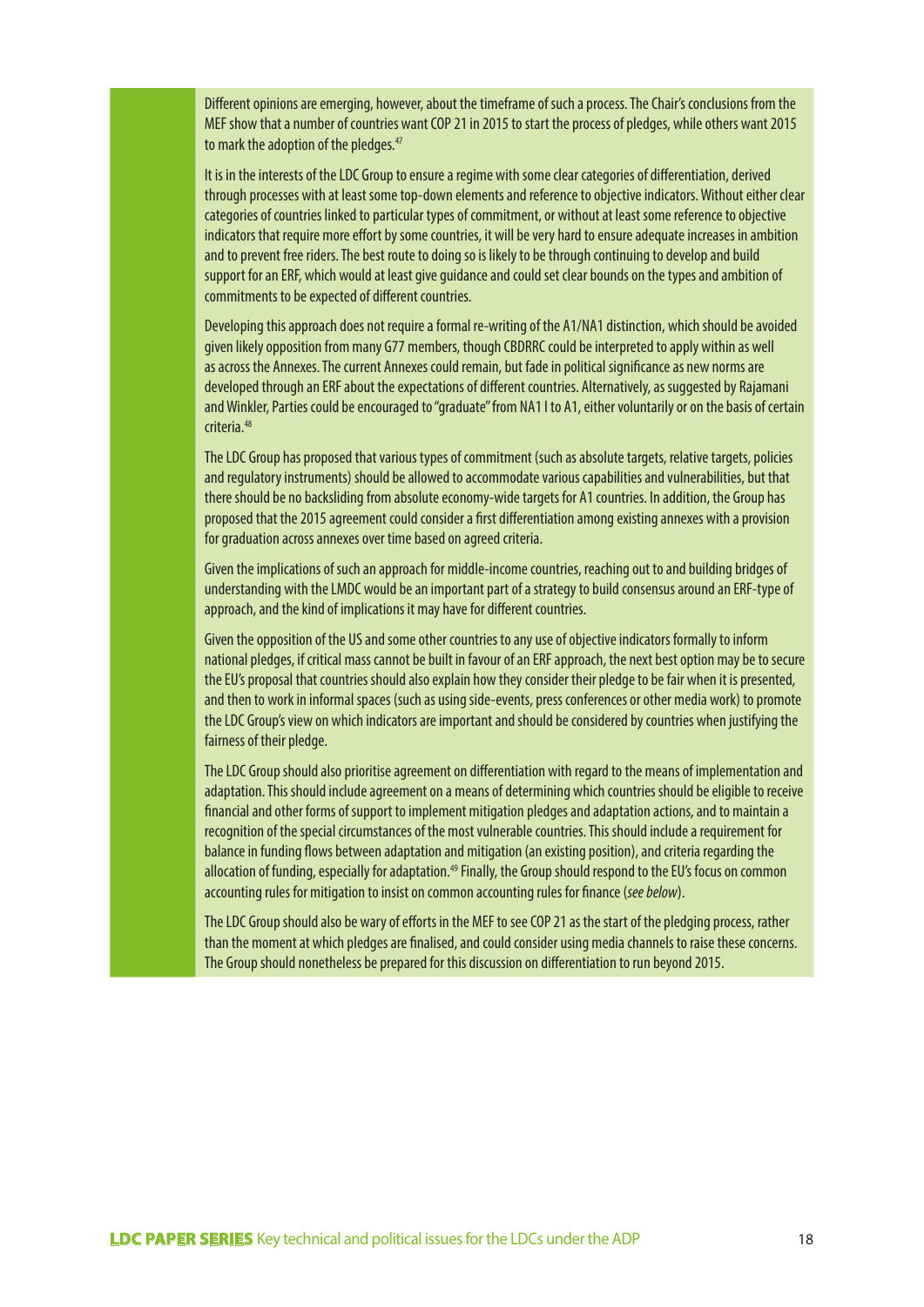| <b>Design choice</b>   | <b>Priorities for LDC Group</b>                                                                                                                                                                                                                                                                                   |
|------------------------|-------------------------------------------------------------------------------------------------------------------------------------------------------------------------------------------------------------------------------------------------------------------------------------------------------------------|
| Legal form             | Identify and press for elements that should be legally-binding under international law, including core<br>mitigation and finance commitments                                                                                                                                                                      |
| <b>Structure</b>       | Avoid structures which exclude LDC Group participation                                                                                                                                                                                                                                                            |
| Content and<br>process | Ensure top-down quidance on types and ambition of commitments through an ERF, and secure agreement<br>on differentiation with regards to means of implementation (MOI) and adaptation (i.e. which countries are<br>eligible for support, and recognition of special circumstances of highly vulnerable countries) |

#### **Summary table regarding scope, structure and design of the post-2020 regime:**

# **Areas of particular interest to the LDC Group pertaining to the 2015 agreement**

#### (i) The 2013-15 Periodic Review

As noted above, the references in 1/CP.17 to the 1.5°C target and principle of CBDRRC, mean that the Review is a key opportunity to introduce some top-down guidance into the discussion preceding a likely pledging process for national mitigation action.<sup>50</sup> However, some key political issues must be resolved if the Review is to fulfil this potential function.<sup>51</sup> A key sticking point has been the scope of the Review. AOSIS, the EU and Umbrella Group want to focus on the "assessment of the adequacy of the 2°C goal" and to limit the information and inputs only to mitigation. Other countries, including China, the Philippines and Saudi Arabia, want to focus also on the "assessment of the overall progress towards achieving the 2°C goal, including a consideration of the implementation of commitments under the Convention," and therefore including means of implementation, which is also supported by the Africa Group.

Although a framework for the Review is now in place these tensions over its essential purpose remain, and there are open questions about the form of the outcome of the review and its consequences. The COP has agreed that it will take "appropriate action" based on the review, but what that will involve is not yet clear. FIELD have started to explore options for inclusion of the outcomes of the Review in a 2015 package,<sup>52</sup> which may include: a COP decision which includes whatever "appropriate action" the COP agrees to take; separate COP decisions for the outcomes of the Review and for the "appropriate action" by the COP, which may help to preserve the scientific integrity of the Review; or incorporation in a decision on the outcome of the ADP. Alternatively, as has proved the case with regards to the second review of the adequacy of articles 4.2 (a) and (b), it may not be possible to reach any agreed decision at all. The LDC Group should explore such options with a view to ensuring an outcome which is politically negotiable but which ultimately results in increased ambition.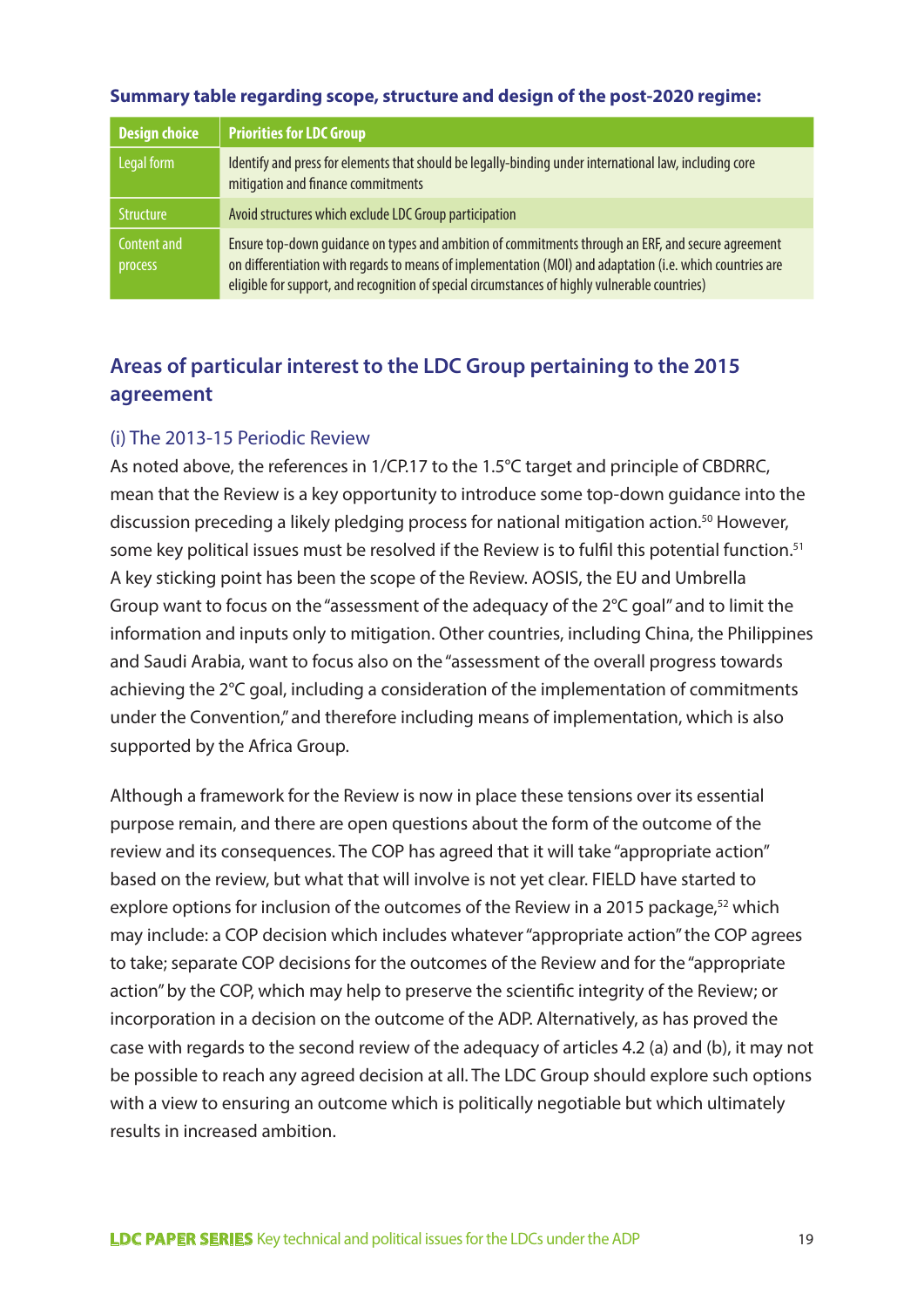# (ii) Means of implementation $53$

The table below assesses some of the key issues pertaining to finance in the post-2020 regime, their potential implications for the LDC Group, and corresponding position options for the LDC Group.

| (a) Public finance post-2020                                            |                                                                                                                                                                                                                                                                                                                                                                                                                                                                                                                                                                                                                                                                                                                                                                                                                                                                                                    |  |
|-------------------------------------------------------------------------|----------------------------------------------------------------------------------------------------------------------------------------------------------------------------------------------------------------------------------------------------------------------------------------------------------------------------------------------------------------------------------------------------------------------------------------------------------------------------------------------------------------------------------------------------------------------------------------------------------------------------------------------------------------------------------------------------------------------------------------------------------------------------------------------------------------------------------------------------------------------------------------------------|--|
| <b>Issues</b><br>pertaining<br>to finance in<br>the post-2020<br>regime | How should new finance commitments be captured in the 2015 agreement?<br>The Co-Chair's Informal Note suggests that: "All Parties agree that finance, technology and capacity-building<br>are important elements of the 2015 agreementHowever, Parties still need to engage more closely with each<br>other to determine how these means of implementation will be elaborated in the design of the agreement."<br>Developing countries argue that MOI should be integral to the new agreement, while developed countries like<br>the US and Japan have suggested it should just be a part of the wider "package".                                                                                                                                                                                                                                                                                  |  |
|                                                                         | What new commitments on public finance should the 2015 agreement contain?<br>Developing countries want clear commitments for scaled-up, new, additional, predictable, and adequate<br>climate financing both before and after 2020, wishing to retain these key principles regarding the provision<br>of financing from the UNFCCC which are absent from 1/CP.17 (see above), and are concerned about shifting<br>this responsibility to the private sector. Developed countries have suggested vaguer commitments, which<br>emphasise inter alia green growth partnerships, the need to leverage private finance, and enabling<br>environments. No indications of scale have as yet been forthcoming.                                                                                                                                                                                             |  |
|                                                                         | What should count as public climate finance? How can support be made more transparent?<br>Parties are discussing these questions at EU level, at the SCF, and in the context of debates on MRV of finance,<br>though little clarity has yet been reached. This includes clarity on the differences between climate-proofing<br>development finance, climate-relevant development finance and climate-specific development finance, and on<br>the baselines against which public climate finance should be considered "new and additional".                                                                                                                                                                                                                                                                                                                                                         |  |
| <b>Position options</b><br>for the LDC<br>Group                         | - Principles of predictable, scaled-up, new and additional finance should be reaffirmed and integral to the core<br>2015 agreement<br>- Public finance commitments from contributing countries should cover five-year periods (2020-2025; 2025-<br>2030)<br>- New assessment of post-2020 finance needs for mitigation, adaptation and loss and damage are needed<br>ahead of the Ban Ki-moon summit in September 2014, building on the forthcoming assessment of the SC<br>- A review mechanism of the adequacy of post-2020 finance commitments is key<br>- New and innovative sources of public finance should be established as part of the 2015 agreement<br>- Parties should agree common criteria for what counts as public climate finance, including a common baseline<br>against which finance should be considered "new and additional", in order to enhance transparency of<br>support |  |
| (b) Private finance post-2020                                           |                                                                                                                                                                                                                                                                                                                                                                                                                                                                                                                                                                                                                                                                                                                                                                                                                                                                                                    |  |
| <b>Issues</b><br>pertaining<br>to finance in<br>the post-2020<br>regime | Can private finance play a role in adaptation?<br>Although there is recognition amongst Parties of the important role of public finance for adaptation, some<br>developed countries maintain there is a role for private finance. The private sector will increasingly learn to<br>invest in adaptation measures to protect its investments, but this is not the same as grant-based public finance,<br>which is spent according to the priorities of recipient countries, including those of civil society and affected<br>communities.                                                                                                                                                                                                                                                                                                                                                           |  |
|                                                                         | How should the "mobilisation" of private finance be counted?<br>No criteria or standards have yet been agreed for determining how private investments for climate action in<br>developing countries have been "mobilised" by developed countries. This may mean that business-as-usual<br>investments are counted and/or investments with little link to climate action are counted. There is also no<br>clarity as yet on whether the full gross value of an investment should be counted, or a portion of it representing<br>the net value to a recipient country.                                                                                                                                                                                                                                                                                                                               |  |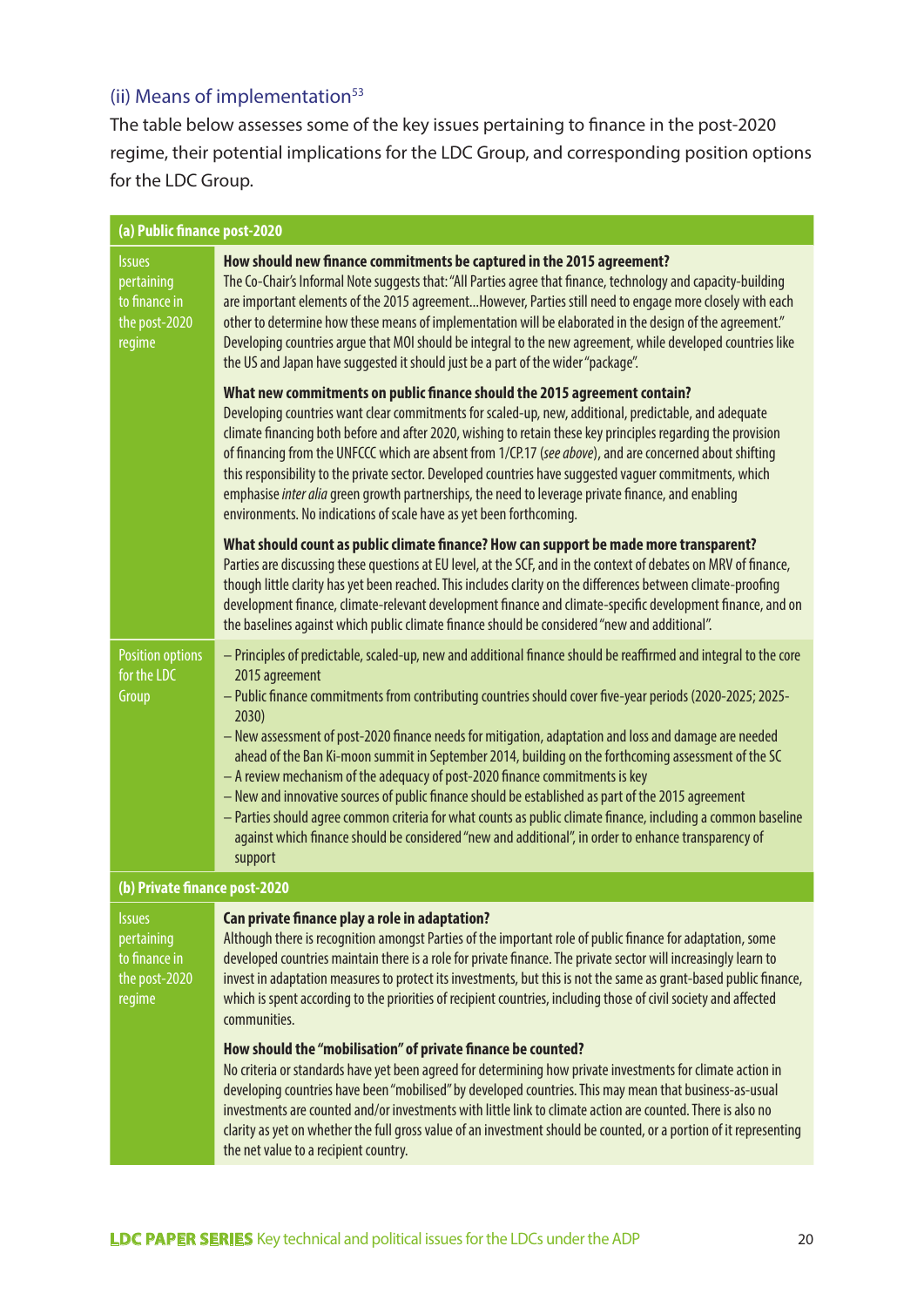|                                                                         | How can private finance be reconciled with a country-driven approach?<br>Developing countries have raised concerns that private finance "mobilised" by developed countries risks<br>circumventing the country-driven approach. A particular concern relates to the channelling of investments<br>through financial intermediaries, which may entail little transparency and weak requirements for due diligence<br>with respect to social and environmental safeguards.                                                                                                                                                                                                                                                                                                                                                                               |
|-------------------------------------------------------------------------|-------------------------------------------------------------------------------------------------------------------------------------------------------------------------------------------------------------------------------------------------------------------------------------------------------------------------------------------------------------------------------------------------------------------------------------------------------------------------------------------------------------------------------------------------------------------------------------------------------------------------------------------------------------------------------------------------------------------------------------------------------------------------------------------------------------------------------------------------------|
|                                                                         | Will a focus on private finance exclude LDCs?<br>The LDC Group have noted that a reliance on private finance is likely to mean fewer funds to countries whose<br>markets are less attractive to the private sector.                                                                                                                                                                                                                                                                                                                                                                                                                                                                                                                                                                                                                                   |
| <b>Position options</b><br>for the LDC<br>Group                         | - No private finance for adaptation to be counted under the UNFCCC<br>- Only private finance flows which are demonstrably directed to fund climate change mitigation to be counted<br>- Only private finance flows which have been demonstrably mobilised by virtue of the effort of developed<br>countries should be counted (i.e. no counting of business as usual investments)<br>- Only the net value of "mobilised" private finance should be counted<br>- No double counting of carbon market flows as climate finance<br>- Private finance flows must be channelled in line with a country-driven approach<br>- Any use of financial intermediaries must be transparent, and subject to social and environmental safeguards<br>- LDCs should not be excluded from private finance flows for mitigation                                         |
|                                                                         | (c) Adaptation-mitigation balance                                                                                                                                                                                                                                                                                                                                                                                                                                                                                                                                                                                                                                                                                                                                                                                                                     |
| <b>Issues</b><br>pertaining<br>to finance in<br>the post-2020<br>regime | How should the 2015 agreement address the gap in adaptation funding?<br>There has been an ongoing imbalance in finance allocated to adaptation and mitigation under the UNFCCC.<br>National Adaptation Programmes of Action remain under-funded, and despite the Copenhagen Accord's call<br>for "balance", it is likely less than 20 per cent of Fast Start Finance was allocated to adaptation. This should be<br>addressed in the post-2020 regime to avoid an ongoing under-privileging of resources for adaptation.                                                                                                                                                                                                                                                                                                                              |
| <b>Position options</b><br>for the LDC<br>Group                         | - A quantified floor for adaptation finance in the GCF (a starting point could be at least 50 per cent), a separate<br>pledge for mitigation and adaptation, or new dedicated sources of adaptation finance could be explored                                                                                                                                                                                                                                                                                                                                                                                                                                                                                                                                                                                                                         |
|                                                                         | (d) Contributions to, eligibility for, and allocation of finance                                                                                                                                                                                                                                                                                                                                                                                                                                                                                                                                                                                                                                                                                                                                                                                      |
| <b>Issues</b><br>pertaining<br>to finance in<br>the post-2020<br>regime | Which countries should be entitled to climate finance post-2020, and which should be prioritised?<br>In terms of eligibility for accessing support for the implementation of commitments and actions, the US<br>has questioned how, in an agreement which is applicable to all, commitments of some countries would be<br>contingent on the receipt of finance/MOI. Many developed countries have suggested that financial resources<br>should only be provided to developing countries in "need" or with lower capability. The LMDC have stressed that<br>its members, half of whom live below US\$ 2 a day, face severe development challenges, and the Philippines has<br>called the provision of finance to only poor and particularly vulnerable countries paternalistic and noted that all<br>developing countries are particularly vulnerable. |
|                                                                         | Which countries should contribute to climate finance post-2020?<br>Many developed countries, including the EU, have suggested that there is a need for a broader range of Parties<br>to contribute to climate finance beyond 2020, reflecting changing capacities and economic circumstances.<br>Colombia has similarly called for a dynamic approach to the MOI, a position shared by inter alia other members<br>of AILAC and Mexico. Countries including the UAE and Singapore have suggested that countries should be free<br>to determine their own commitments (presumably including any towards climate finance), and opposed a<br>prescriptive approach.                                                                                                                                                                                      |
| <b>Position options</b><br>for the LDC<br>Group                         | - Differentiation amongst countries in terms of access to support for implementation of mitigation and<br>adaptation must be secured, though could evolve beyond current arrangements<br>- Recognition of special circumstances of highly vulnerable countries, including the LDC Group, should be<br>retained, with subsequent prioritisation for adaptation finance<br>- Differentiation amongst countries in terms of contributions to climate finance should be secured based on<br>appropriate equity indicators (which should entail contributions from a broader number of countries which<br>result in higher overall resources, not a substitution for lower resources from developed countries)                                                                                                                                             |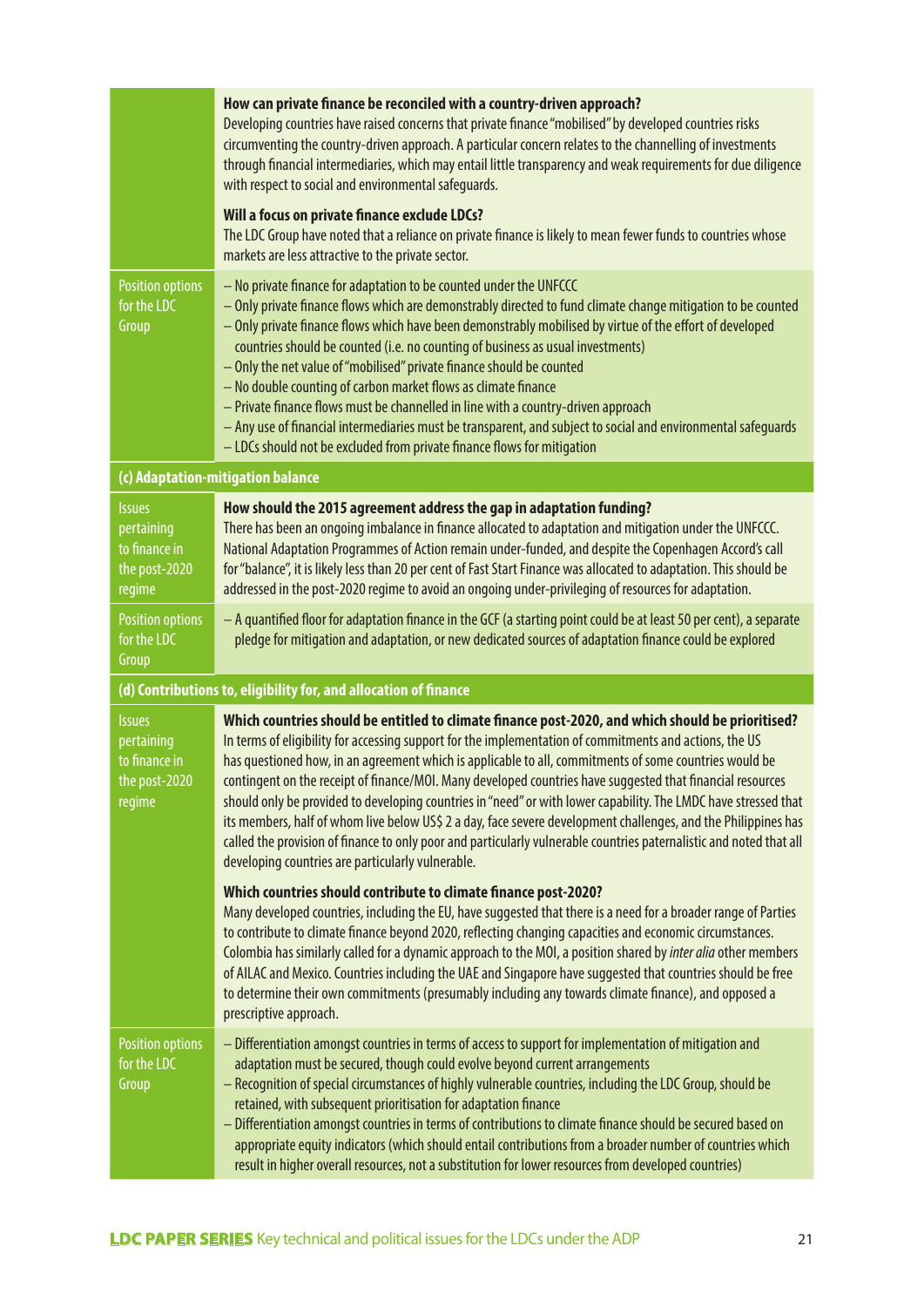| (e) Governance                                                          |                                                                                                                                                                                                                                                                                                                                                                                                                                                                                                                                                                                                                                                                                                                                                                                                                                                                                                                                                                                                 |  |
|-------------------------------------------------------------------------|-------------------------------------------------------------------------------------------------------------------------------------------------------------------------------------------------------------------------------------------------------------------------------------------------------------------------------------------------------------------------------------------------------------------------------------------------------------------------------------------------------------------------------------------------------------------------------------------------------------------------------------------------------------------------------------------------------------------------------------------------------------------------------------------------------------------------------------------------------------------------------------------------------------------------------------------------------------------------------------------------|--|
| <b>Issues</b><br>pertaining<br>to finance in<br>the post-2020<br>regime | How should climate finance be governed in the post-2020 regime?<br>There is a broad understanding amongst Parties that the 2015 agreement should build on the existing<br>arrangements established under the AWG-LCA. The SCF should provide various inputs to the ADP process,<br>related to inter alia common accounting rules, assessments of the scale of financing needs, and issuance of<br>guidance on behalf of the COP to the GCF. Developing countries continue to press for the major part of climate<br>finance to be channelled through multilateral funds under the UNFCCC, while developed countries want to<br>maintain flexibility to use bilateral and other channels. To ensure maximum coherence in climate finance flows,<br>country ownership and to minimise transaction costs, the LDC Group should aim to secure vital provisions in the<br>design of the GCF (see below) and to see it become the primary channel for multilateral finance flows by and<br>from 2020. |  |
|                                                                         | How should the Least Developed Countries Fund (LDCF) and Adaptation Fund (AF) relate to the<br>GCF?<br>The LDC Group should insist on funding shortfalls for the LDCF and AF being addressed ahead of a 2015<br>agreement (see below), and not see them replaced until new arrangements under the GCF of at least equal<br>value to LDCs are in place. Eventual options include folding the AF and LDCF into the adaptation window of the<br>GCF, or agreeing a clear division of labour over the types of adaptation support each should prioritise.                                                                                                                                                                                                                                                                                                                                                                                                                                           |  |
| <b>Position options</b><br>for the LDC<br>Group                         | - The GCF should be the primary channel for climate finance flows post-2020, subject to agreement on key<br>provisions (see below)<br>- Country ownership of climate finance should be ensured, including via in-country multi-stakeholder<br>mechanisms such as the National Designated Authorities of the GCF<br>- Participation of civil society and affected communities should be guaranteed at appropriate levels (e.g. GCF<br>Board, in-country mechanisms)<br>- The SCF should inter alia provide guidance on behalf of the COP to the GCF, seek agreements on critical<br>issues like common accounting rules, provide assessments of the overall scale of financial needs, and other<br>assessments as needed under a review of the adequacy of MOI post-2020                                                                                                                                                                                                                         |  |
|                                                                         | (f) Relationship with finance pre-2020                                                                                                                                                                                                                                                                                                                                                                                                                                                                                                                                                                                                                                                                                                                                                                                                                                                                                                                                                          |  |
| <b>Issues</b><br>pertaining<br>to finance in<br>the post-2020<br>regime | Will developed countries meet their US\$ 100bn commitment, and how?<br>Developing countries have insisted that a pre-requisite for reaching agreement on a post-2020 regime is<br>that developed countries meet their pre-2020 commitments, particularly with regard to the MOI. Only a few<br>countries have announced plans for climate finance flows in the next two to three years, and it is likely that<br>overall flows have fallen below the Fast Start Finance level. Decision /CP.18 urges developed countries to set out<br>pathways by which they intend to scale up their climate finance, but indications are that few will be ready to do<br>so by COP 19.                                                                                                                                                                                                                                                                                                                       |  |
|                                                                         | When will the GCF become operational, and shortfalls in the AF and LDCF be addressed?<br>After its establishment at COP 16 nearly four years ago, the GCF is yet to begin disbursing new funds (see<br>below). Meanwhile, multilateral funds of key concern to the LDC Group, notably the AF and LDCF, are<br>experiencing major shortfalls in funding, which are also representative of the wider imbalance in funds flowing<br>to adaptation compared to mitigation.                                                                                                                                                                                                                                                                                                                                                                                                                                                                                                                          |  |
|                                                                         | Will accounting rules regarding the MRV of finance be strengthened?<br>Developed country Parties like the EU have long stressed the importance of common accounting rules for<br>mitigation, but there remains an ongoing lack of clarity and disagreement regarding the establishment of<br>common accounting rules for MOI. These are critical to ensuring transparency and comparability of finance<br>provision, including with regard to the additionality of finance flows, the use of loans, and the mitigation-<br>adaptation balance.                                                                                                                                                                                                                                                                                                                                                                                                                                                  |  |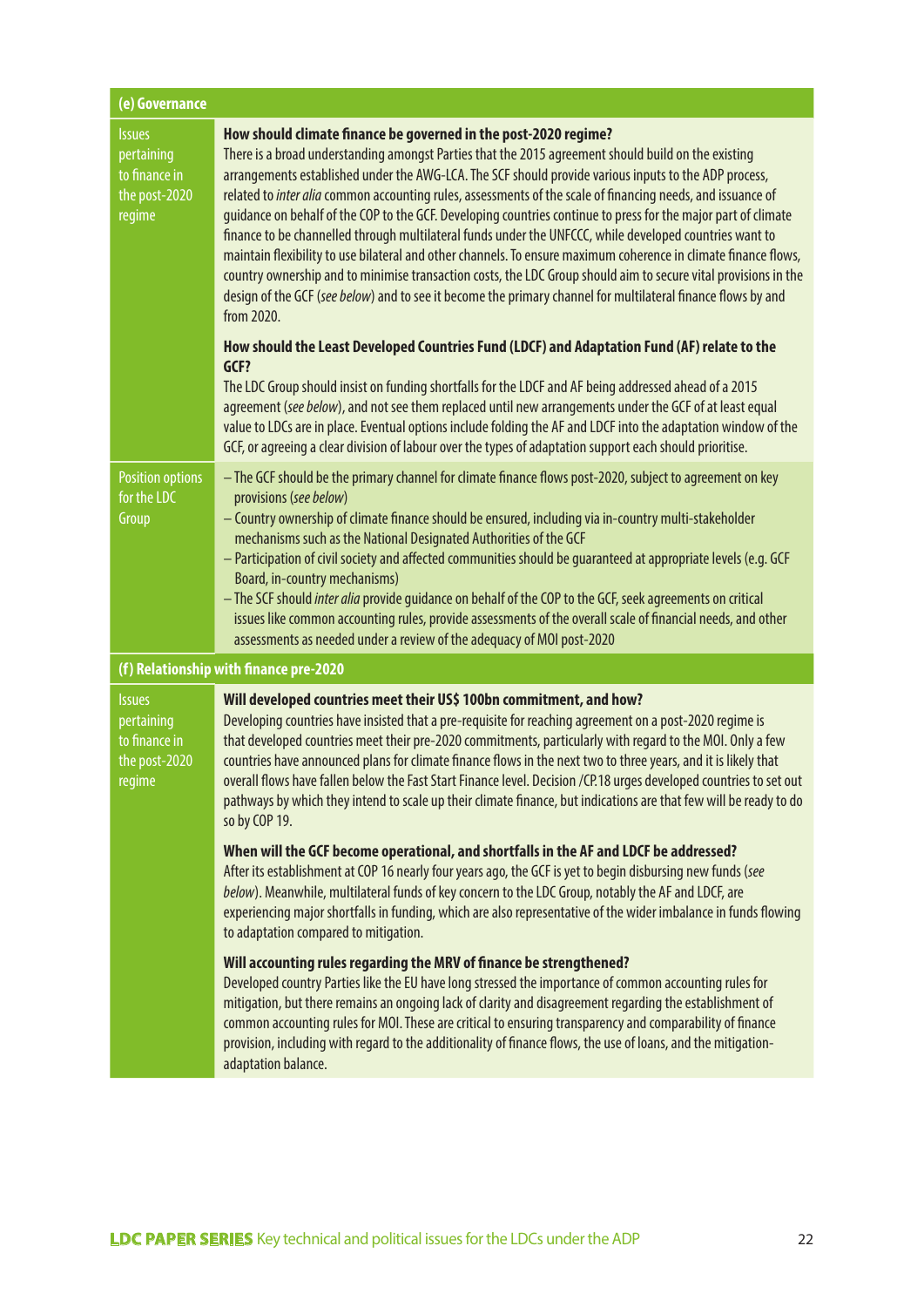| Position options<br>for the LDC | - Developed countries must set out their pathways for scaling-up to meet the US\$ 100bn/year by 2020<br>commitment by COP 19, including increases in the scale of public finance contributions beyond the Fast Start |
|---------------------------------|----------------------------------------------------------------------------------------------------------------------------------------------------------------------------------------------------------------------|
| Group                           | Finance level, and clear commitments for 2013-2015                                                                                                                                                                   |
|                                 | - Major shortfalls in the LDCF and the AF should be addressed as part of an effort to scale up significantly the                                                                                                     |
|                                 | proportion of finance flowing to adaptation                                                                                                                                                                          |
|                                 | - The GCF should be fully operational and disbursing funds at scale well in advance of the 2015 agreement                                                                                                            |
|                                 | - The SCF should present quidelines on what should count as climate finance by COP 19                                                                                                                                |
|                                 | - Guidelines for MRV of finance should be strengthened in 2014 following the first round of biennial reports                                                                                                         |

#### ● **The Green Climate Fund: Prospects and priorities**

Four years after its establishment at COP 16, the earliest the GCF could begin to disburse funds as grants or concessional loans now looks to be late 2014. While not part of the ADP, the operationalisation of the fund should be a pre-condition of many developing countries for the conclusion of a 2015 agreement. Some of the key outstanding political issues pertinent to the LDC Group at the GCF Board are discussed below.

#### *When will the fund be operational?*

At the 5th meeting of the GCF Board in Paris in October, the Board agreed to commence an initial resource mobilisation process as soon as possible and transition thereafter to a formal replenishment process. The next two Board meetings set for February and May 2014 should focus on the completion of the essential requirements for the Fund to receive, manage, programme and disburse financial resources. No more than three months later, the Secretariat should facilitate an initial resource mobilisation process with interested contributors, which will be later followed by a first formal replenishment meeting. The LDC Group could consider targeting the Ban Ki Moon summit in September 2014 as the high profile moment at which developed countries are encouraged to announce their initial pledges to the GCF such that it will be fully operational by the end of the year.

# *What role should National Designated Authorities (NDAs) play, and when should they be established?*

The Board is clear that the fund should follow a country-driven approach, for which the role of NDAs is key, though their exact functions remain unclear. LDCs should insist on dedicated funding to support their establishment as a priority of the readiness and preparatory activities to be supported by the fund. This will ensure no delays in accessing resources as soon as they are available, and that LDCs can contribute to the sharing of best practices with regards to establishing NDAs, including platforms for multi-stakeholder engagement.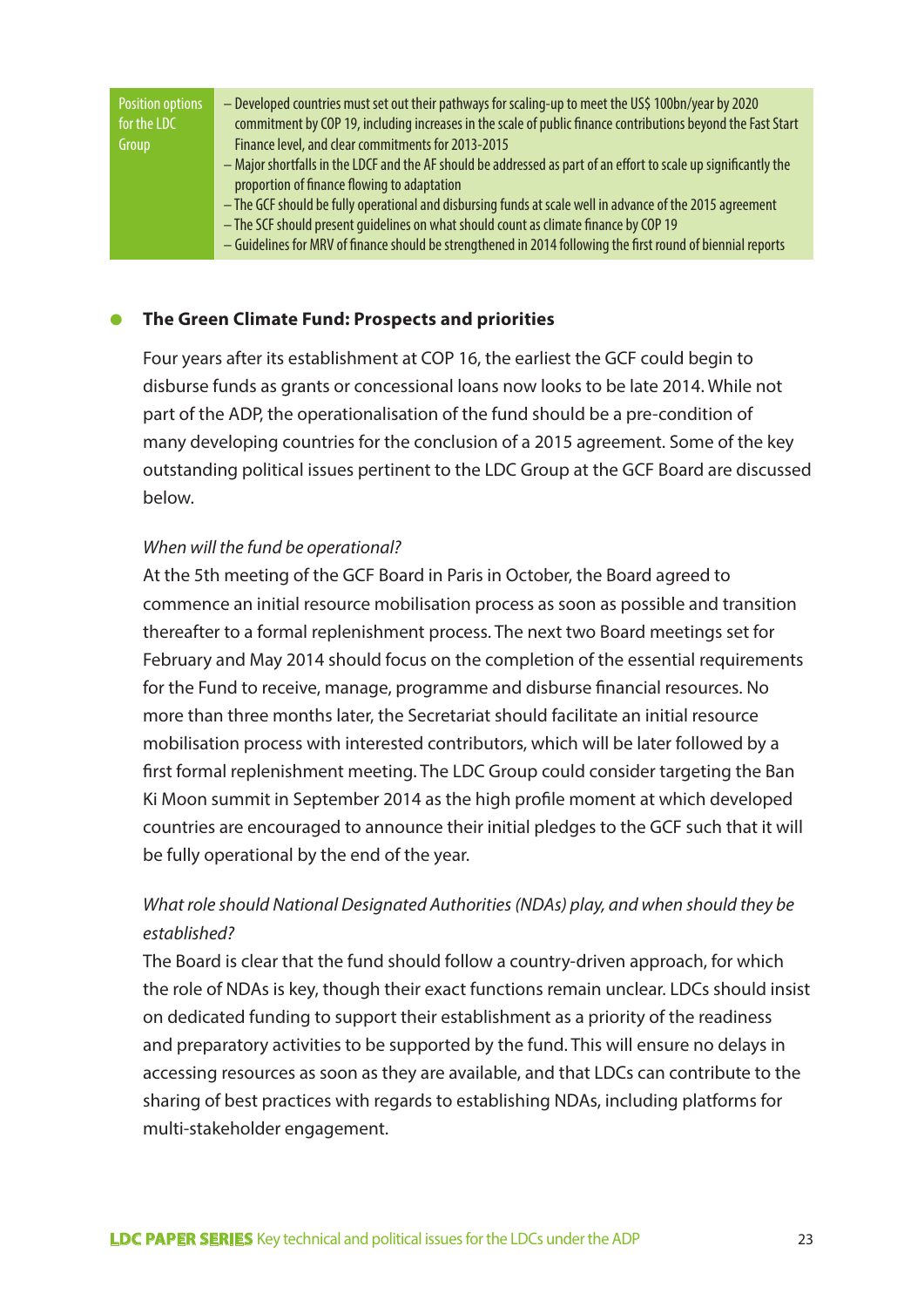*Will direct access work for LDCs, and will the fund support enhanced direct access?* A key question for the LDC Group is whether direct access will be considered as the primary access modality of the fund, or just one of various modalities, as favoured by developed countries. LDCs should insist on dedicated funding under the readiness and preparatory activities supported by the Fund to build implementation capacity to comply with fiduciary and other standards to enable direct access to the fund, and should continue to press for an enhanced direct access modality to ensure that national trust funds such as those in Bangladesh can play a central role in implementation.

#### *Which financial instruments will the fund employ?*

Developed countries have been keen to ensure a wide range of financial instruments are placed at the fund's disposal, and to minimise the role of grants and concessional lending largely to capacity-building functions. At the 5th Board meeting, it was decided that "for the initial operationalisation of the Fund" grants and concessional loans would be used, but that "other financial instruments" would be considered by the Board in 2014. As these other financial instruments – likely to include guarantees and equity investments – are considered over the next year, the LDC Group should question whether and how they will benefit the LDCs and whether and how they will contribute to addressing adaptation needs, especially in the poorest communities.

## *Will the activities of the Private Sector Facility (PSF) be consistent with a country-driven approach?*

The role and functions of the PSF have been a key dividing line amongst developed and developing countries, with one key concern relating to the extent to which the PSF's activities will be consistent with a country-driven approach. The 5th Board meeting postponed a decision on the "no objection procedure", which is a key mechanism for ensuring that PSF investments are in line with national priorities and strategies and do not cause social or environmental harm. The LDC Group should ensure that the no objection procedure is applied to all projects and programmes of the PSF, and that adequate time and support is provided to enable meaningful consultation with civil society and other stakeholders in signaling consent or objection to a proposed activity.

#### (iii) Adaptation (and loss and damage)<sup>54</sup>

There is now a broad understanding amongst Parties that adaptation should feature as an integral part of the 2015 agreement, balanced with mitigation, but many questions remain if the new regime is to raise global adaptive capacities to a level consistent with the scale of the challenge, some of which are assessed below.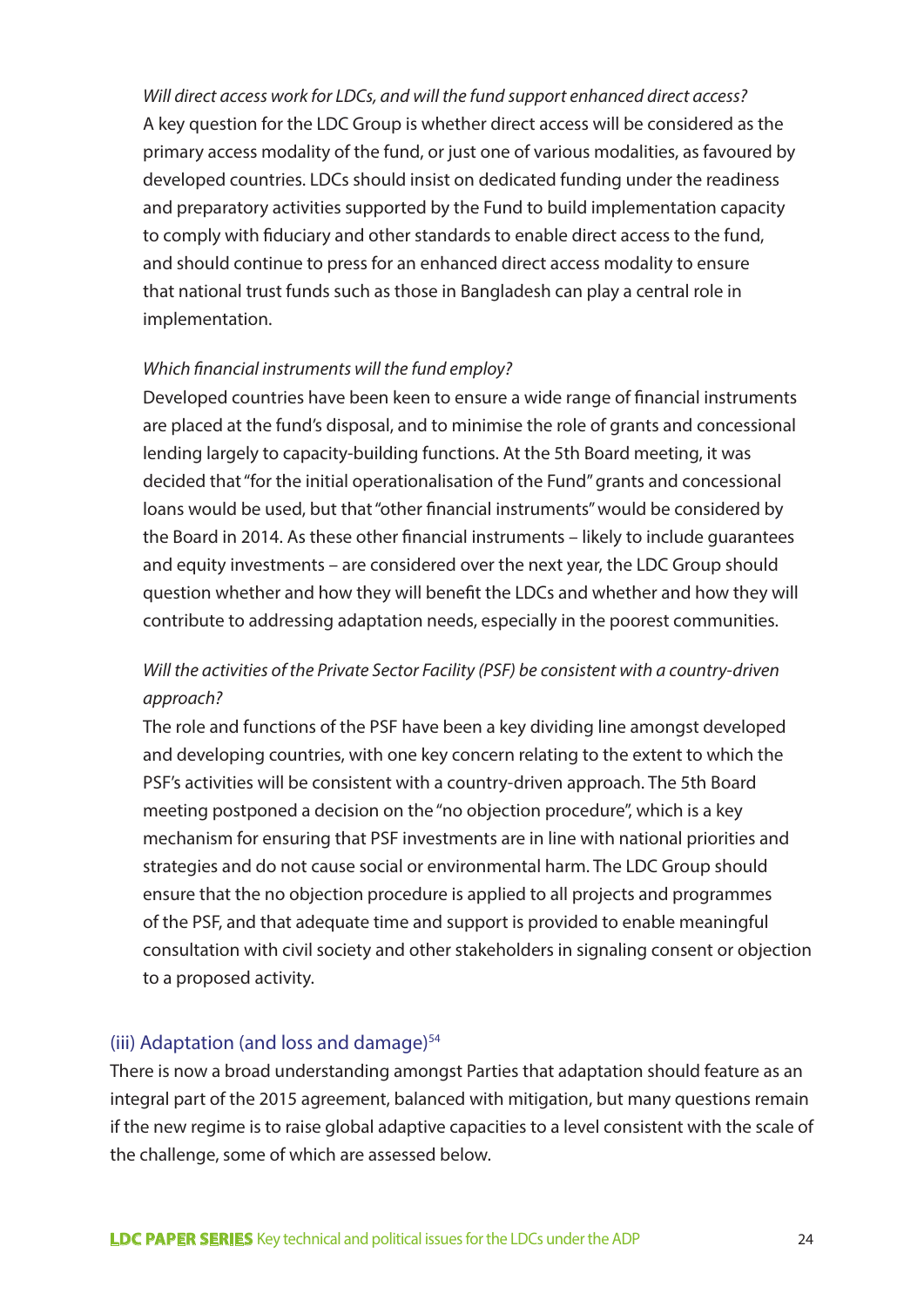## *Should there be a long-term global goal for adaptation? What other types of commitment on adaptation could be included in a 2015 agreement?*

A number of Parties are exploring the concept of a long-term global goal for adaptation, linked to the global temperature goal. The simplest way to express an adaptation goal may be in the form of financial commitments, and a forthcoming technical paper from the UNFCCC Secretariat will help to inform the estimate of climate impacts and their costs under different warming scenarios. The LDC Group should seek agreements on the overall scale of adaptation needs linked to the agreement's level of mitigation ambition, on the balance between financing provided for adaptation and mitigation,<sup>55</sup> and on the need to recognise and give priority to the special circumstances of LDCs and other vulnerable countries.

To elaborate further on mitigation-adaptation linkages, the Group should also continue to press for a dedicated stream of adequate and predictable financing for adaptation, which could be linked to the polluter pays principle (for instance, requiring higher contributions from higher emitting countries or sectors, such as international transport). In addition, the LDC Group could press for commitments from all Parties to reduce or avoid activities in their jurisdictions that may have an adverse effect on the adaptive capacity of other Parties (for instance, extraction of up-stream water or other natural resources). New efforts could also be sought with regard to local-level adaptation action, such as those suggested by South Africa,<sup>56</sup> or a Global Action Plan on Community-based Adaptation proposed by CAN. An essential component of the new regime should be a new international mechanism for loss and damage.

#### *How should adaptation efforts and support be monitored?*

In order to identify whether progress in building adaptive capacity is being made, a number of Parties have suggested new systems for monitoring and evaluation of adaptation action are needed. One approach could be the establishment of a registry or platform through which Parties can present their national adaptation needs and efforts, and which would allow monitoring of progress and gaps from a global perspective. Several Parties have also suggested a periodic review of action on adaptation, which could draw on such a registry. Such mechanisms would increase the visibility of LDC climate action, and pressure for financial support.

*How should the 2015 agreement link to the existing adaptation architecture under the UNFCCC?* There is a broad understanding amongst Parties that the adaptation provisions of the new agreement should build on the existing institutional architecture under the UNFCCC. This could be achieved in various ways, including by requiring the ADP process to be regularly informed by bodies such as the LDC Expert Group (LEG), LDCF, Adaptation Committee, AF, GCF and a future international mechanism on loss and damage. Bolivia has suggested that the National Adaptation Plan process could be integrated into the new agreement as the principal vehicle through which adaptation needs, assessments and plans are communicated.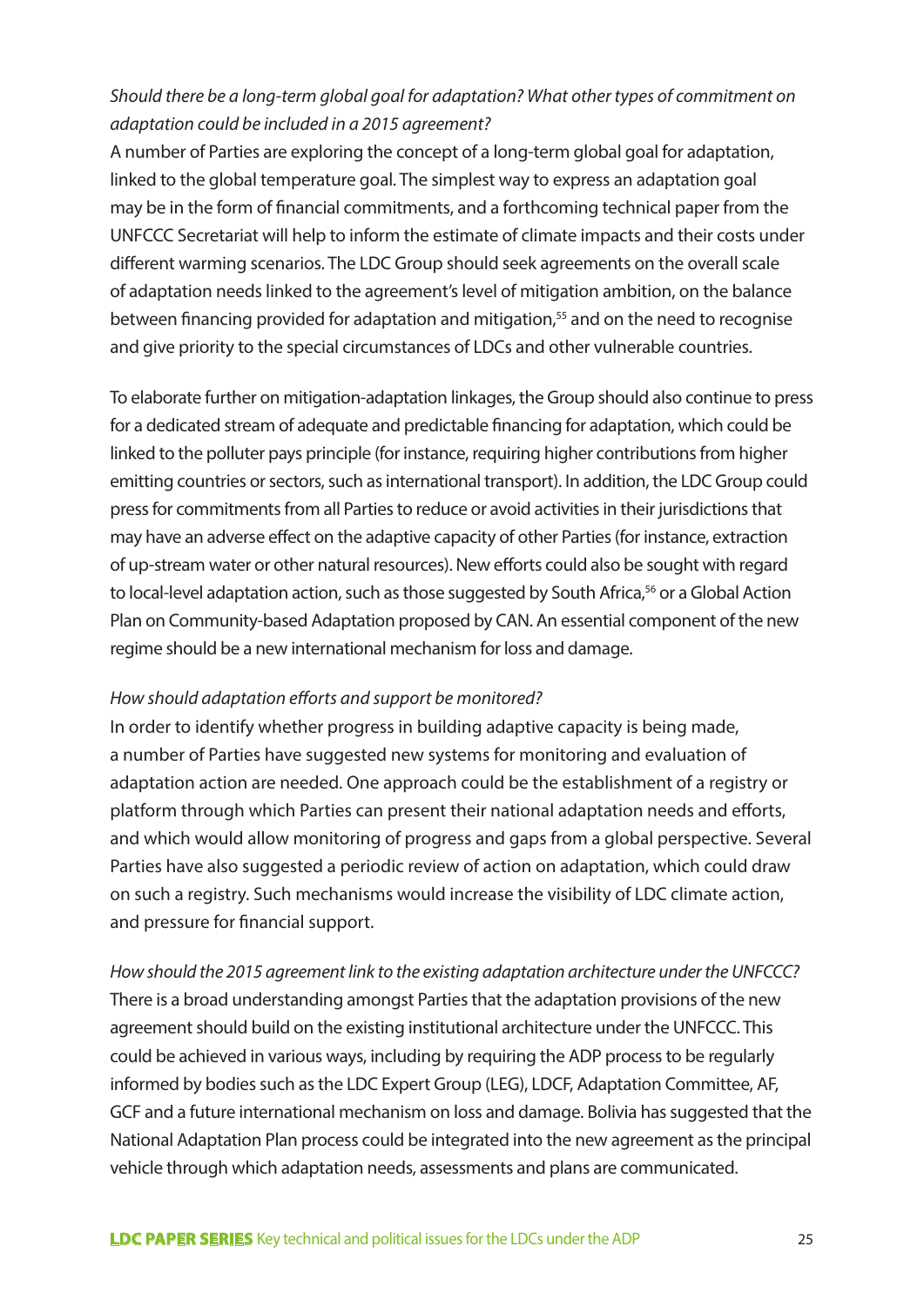#### (iv) Agriculture and REDD+

Unlike the BAP, which made specific reference to reducing emissions from REDD and to sector-specific actions linked to UNFCCC Article 4 §1(c) which lists agriculture, there is no guidance in 1/CP.17 on whether forestry, land-use change and/or agriculture issues should be an integral part of the 2015 agreement. Discussions on both agriculture and REDD+ have continued under the Subsidiary Body for Scientific and Technological Advice (SBSTA), but key questions remain as to whether and how they may be integrated (along with Land Use, Land-Use change and Forestry, or LULUCF) into a 2015 agreement and/or the post-2020 regime.

Tony La Vina57 suggests that the years between 2013, 2015 and 2020 could be used to scale up phase 1 and 2 activities (related to REDD-readiness and demonstration), so that from 2020 REDD+ could transition into phase 3 (payments for verified emission reductions). However, to follow such a path, clear signals will be needed in ADP decisions. La Vina notes that it remains to be seen whether the ADP would steer discussions towards establishing strict accounting rules (as was the intention with LULUCF), or allow a more "organic" set of efforts to emerge between developed and developing countries. Other critical questions that would require an answer under the ADP include whether REDD+ could be treated as an accepted flexibility mechanism by developed countries (and/or potentially a wider list of countries), or which other systems may be established to provide support, including the possible establishment of a dedicated REDD+ window under the GCF.

Two distinct dynamics may be observed regarding the possible treatment of agriculture in the new regime. On the one hand, the long-running dispute between developed and developing countries under the AWG-LCA as to whether agriculture should be treated solely as an adaptation issue, or also as a mitigation issue, appears to have been resolved in favour of the former in this year's SBSTA discussions. On the other hand, any efforts towards a comprehensive accounting system for the whole land-use sector could lead to efforts to fold agriculture into wider discussions on LULUCF, and/or to its treatment as a driver of deforestation. Given that many of the voluntary NAMAs put forward by developing countries under the Cancún Agreements are in the land-use sector, it seems that questions about how REDD+ may interact with LULUCF and agriculture as potential commitments in a post-2020 regime will not be easily resolved.

#### (v) Transparency and MRV

The protocol should also include provisions for MRV for the provision of support to developing countries. This should take into account lessons learnt from the Fast-Start Finance period and the results of the SCF's first biennial assessment and overview of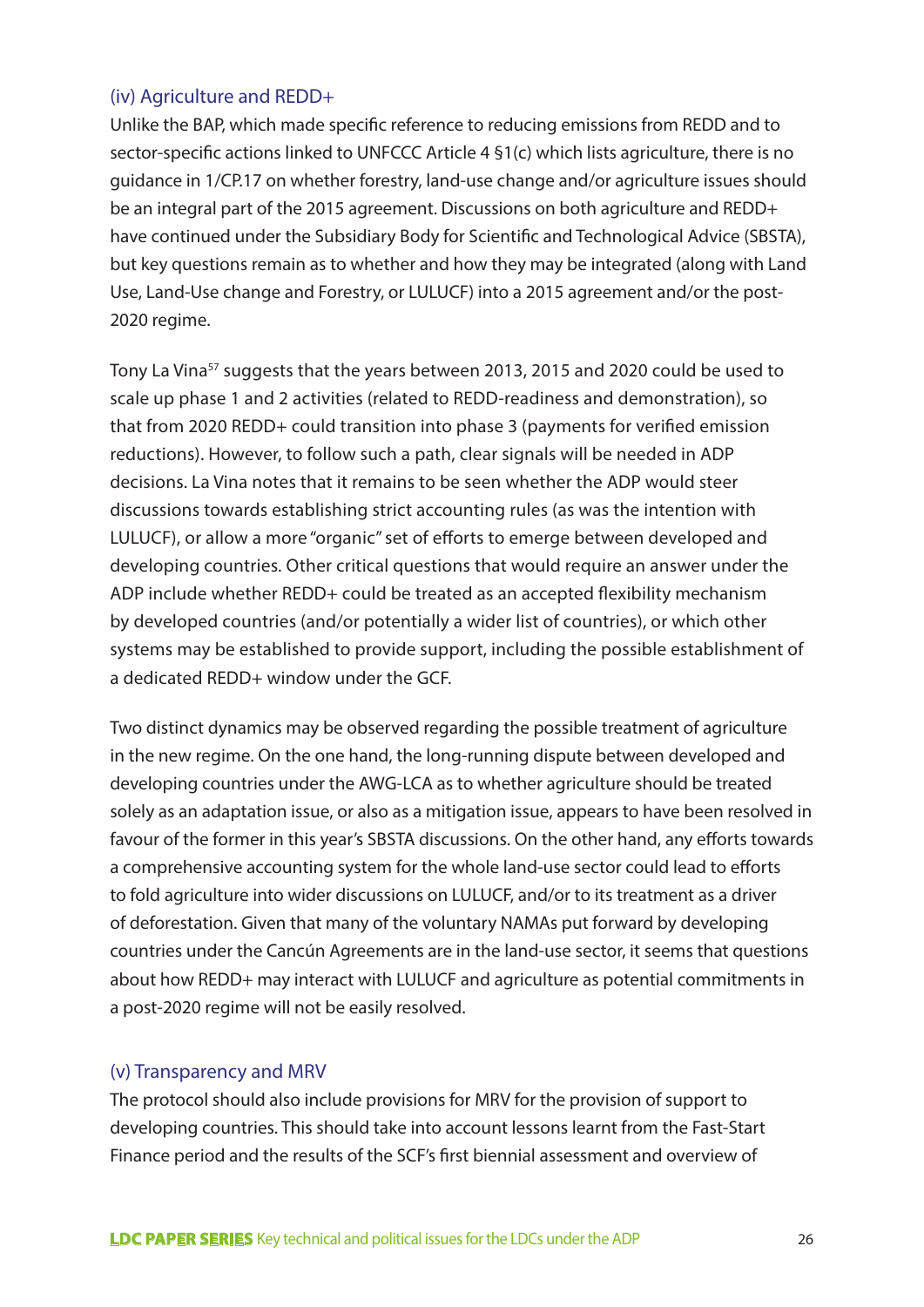climate finance flows, as well as the outcome of the review of information on financial flows provided in the first biennial reports. MRV for the post-2020 period should rely on a common system of reporting and review that builds on the GHG inventories and Biennial Reports, and incorporates necessary degrees of flexibility while ensuring adequate information to understand and measure the progress of mitigation contributions.

Transparency is also critical to the effective and successful implementation of the new agreement. Current provisions under the UNFCCC are not satisfactory to enable a sufficient level of transparency. The protocol should contain the following:

- International oversight and internationally agreed rules and standards are absolutely necessary for the new agreement to deliver the required transparency and to allow Parties to assess and evaluate progress towards the common goal.
- Common accounting rules as well as stringent MRV systems. These should be based on the Kyoto Protocol mechanisms, making adjustments for developing countries according to UNFCCC principles that ensure environmental integrity.
- Appropriate accounting for units through the International Transaction Log to identify each emission reduction unit and its location. This is essential for the proper functioning of robust markets.
- Clear international rules to allow for effective, robust mechanisms.
- Eligibility criteria at least as stringent as those under the Kyoto Protocol for countries wanting to participate in any new mechanisms under the UNFCCC. The eligibility criteria would require a country to: be Party to the body under which the mechanism has been established (the UNFCCC), establish binding economy-wide emission reduction commitments, and establish initial assigned amounts, together with other requirements.
- More detailed and robust reporting is required for support provided and received.

# **Conclusions**

Whatever its final form and contents, there is no question that the ADP has some major implications for developing countries, but also offers a vital opportunity to secure a more ambitious and effective climate regime. Under workstream 1, the LDC Group can play a critical role in ensuring that an agreement on differentiation in a regime "applicable to all" is found that adequately raises the ambition of all Parties, while securing important new provisions on adaptation and means of implementation that put the interests of LDCs and other highly vulnerable developing countries at its heart.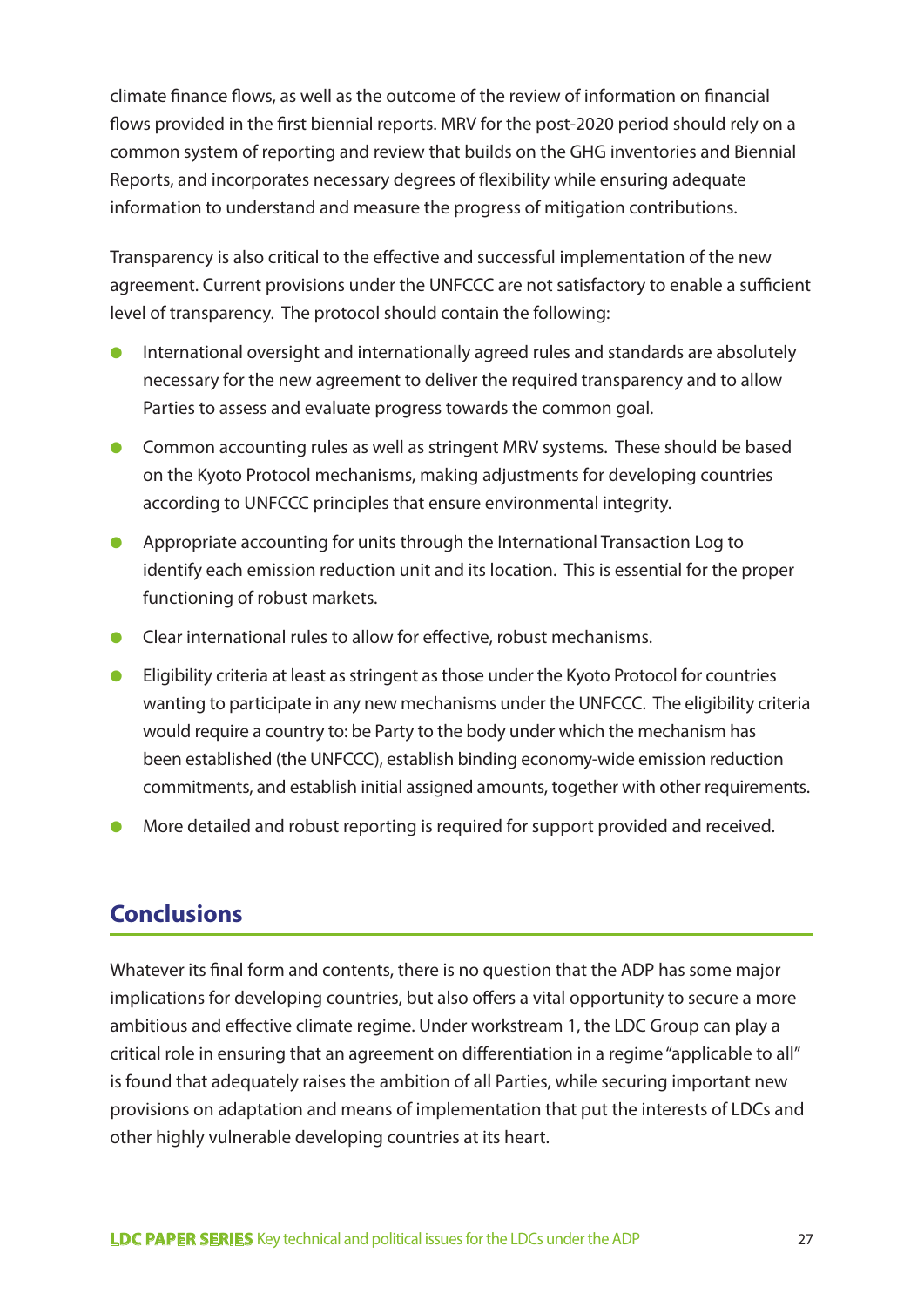Workstream 2 is no less significant, its outcome potentially determining the viability of achieving an emissions pathway with a reasonable chance of avoiding 1.5°C of warming. Here the LDC Group's role can be equally pivotal in calling for all Parties to raise their current mitigation ambition, with enhanced means of implementation for those developing countries that need it, and rallying support for a small number of highly effective supplementary measures especially in the energy sector.

Securing such essential elements under both workstreams will require clear prioritisation, careful strategy and alliance-building within the negotiations, and the confidence to use media and other tools outside of the negotiations to set LDC interests at the heart of the broader political debate. The LDC Group was at the forefront of pushing for negotiations on a new climate agreement, and now has the opportunity to help to shape the regime that LDCs need to ensure that their development prospects are not curtailed by a crisis overwhelmingly caused by others.

- **1** It is beyond the scope of this paper to offer a fully comprehensive assessment of all aspects of the ADP negotiations, rather some choices have been made as to some of the most pertinent issues from the perspective of the LDC Group, without prejudice to the importance of other areas.
- **2** UNEP (2010). *The Emissions Gap Report*. http://www.unep.org/publications/ebooks/emissionsgapreport/; (2011) Bridging the Emissions Gap: A UNEP Synthesis Report. United Nations Environment Programme. http://www.unep. org/publications/contents/pub\_details\_search.asp?ID=6227; and (2012) The Emissions Gap Report 2012: A UNEP Synthesis Report, http://www.unep.org/publications/ebooks/emissionsgap2012/
- **3** FIELD (2012). In preparation for Doha: defining "legal instrument"; the 2012-2015 review; and the second commitment period under the Kyoto Protocol, http://www.field.org.uk/sites/field.org.uk/files/papers/field\_doha\_ negotiations\_paper\_august\_2012.pdf
- **4** See http://unfccc.int/files/parties\_and\_observers/notifications/application/pdf/060609\_nv\_us\_proposal.pdf
- **5** See http://unfccc.int/resource/docs/2012/adp1/eng/misc03.pdf
- **6** Bodansky, D. (2012). *The Durban Platform Negotiations: Goals and Options*. http://belfercenter.hks.harvard.edu/ publication/22196/durban\_platform\_negotiations.html
- **7** Werksman, J. (2011). Q&A: *The Legal Aspects of the Durban Platform Text*. World Resources Institute. http://insights.wri. org/news/2011/12/qa-legal-aspects-durban-platform-text
- **8** Rajamani, L. (2011). *Decoding the Durban Platform*. http://www.ejiltalk.org/decoding-the-durban-platform/
- **9** UNFCCC Decision 1/CP.13. http://unfccc.int/resource/docs/2007/cop13/eng/06a01.pdf
- **10** In practice, the ADP co-chairs have to date worked on the assumption that nothing should be added and nothing should be taken away from this list, and that all issues should be discussed, even if they are not provided with a balanced allocation of time and do not enjoy the same level of development/understanding between Parties.
- **11** FIELD (2012). *op. cit*.
- **12** Rahman, M. (2012a). TWN Doha Update No. 21. Third World Network. http://www.twnside.org.sg/title2/climate/news/ doha01/TWN\_update21.pdf
- **13** See http://unfccc.int/resource/docs/2013/tp/04.pdf. During this period, the LDC Group has called for a Contact Group to be established so that substantive negotiations can proceed.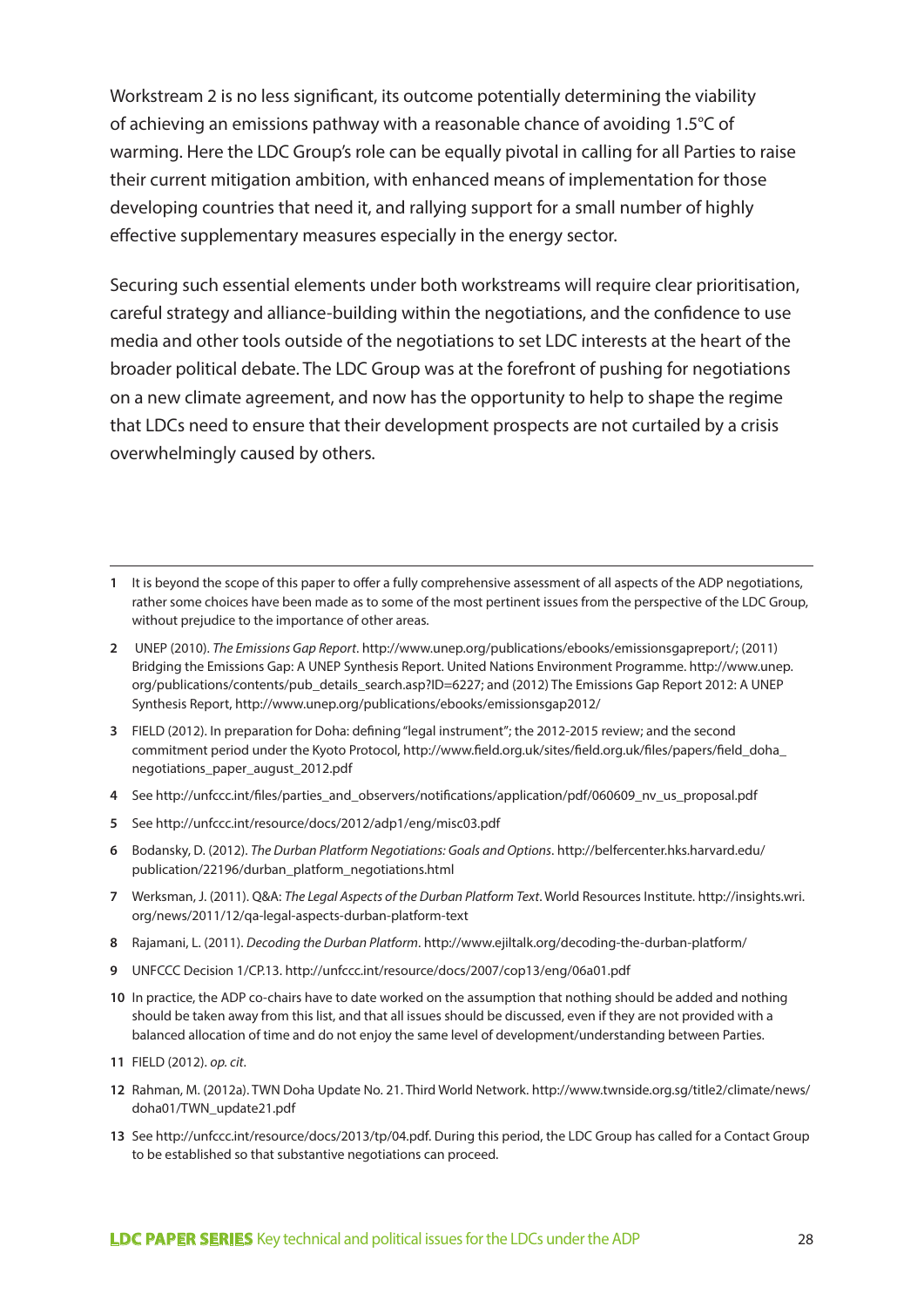- **14** TWN (2012b). *Durban Platform: Way forward on pre-2020 ambition*. http://www.twnside.org.sg/title2/ resurgence/2013/269-270/cover04.htm
- **15** Submission by Nepal on behalf of the LDC Group on implementation of all the elements of decision 1/CP.17 (b) matters related to paragraphs 7 and 8 of the ADP. Available at: http://unfccc.int/files/documentation/submissions\_ from\_parties/adp/application/pdf/adp\_ldc\_group\_workstream\_2\_20130303.pdf
- **16** *Ibid*.
- **17** See http://unfccc.int/resource/docs/2012/adp1/eng/7infsum.pdf
- **18** "*17. There is a broad understanding that pre-2020 ambition should be considered in a comprehensive manner and Parties recognize the need to deliver on existing commitments and decisions, including on support. Furthermore, there is broad agreement that the pre-2020 mitigation and adaptation actions are equally important and should, as such, both receive adequate political attention and support. 18. The role of finance, technology development and transfer and capacitybuilding has been recognized as a critical factor in the facilitation of enhanced action by developing countries prior to 2020. In particular, accelerating the delivery of effective support is essential to delivering results before 2020*." Informal Note by the Co-Chairs on progress under the ADP (2013), http://unfccc.int/resource/docs/2013/adp2/eng/14infnot.pdf
- **19** Norway has stated that it is unlikely that new mitigation pledges or binding commitments would be forthcoming under ADP workstream 2
- **20** See http://ec.europa.eu/clima/policies/international/negotiations/initiatives/index\_en.htm
- **21** See http://unfccc.int/resource/docs/2012/adp1/eng/7infsum.pdf
- **22** The ability or capacity to arrive at a confident pledge may be lacking in some developing countries (such as to develop BAU baselines, analyse intervention options from a technological as well as a policy perspective, analyse the socio-economic impact of some of the intervention options, etc) – hence the need for financing for capacity development.
- **23** Germanwatch (2013). *Short-term Mitigation Ambition pre-2020: Opportunities to close the emissions gap*. https:// germanwatch.org/en/download/7124.pdf
- **24** Ecofys (2012). *Wedging the Gap: 21 initiatives to bridge the greenhouse gas emissions gap*. http://unfccc.int/files/ documentation/submissions\_from\_parties/adp/application/pdf/adp\_ppt\_hoehne\_01122012.pdf
- **25** HFCs are the most common group of Fluorinated gases (F-gases) a family of man-made gases used in a range of industrial applications. Because they do not damage the atmospheric ozone layer, they are often used as substitutes for ozone-depleting substances, which are regulated under the Montreal Protocol. F-gases are powerful GHGs, with a global warming effect up to 23,000 times greater than carbon dioxide, and their emissions are rising strongly.
- **26** The LDC Group has noted that there is a need carefully to evaluate how the Montreal Protocol might be an effective tool, given provisions in the Montreal Protocol, including possible existing exemptions for certain countries, gases and sectors. Furthermore, the Group calls upon Parties to assess whether the mitigation discussions and initiatives should be focused on phasing out all HFCs, or rather immediate phase out of high-GWP HFCs. One option might be to include in a possible Warsaw decision on HFCs a sunset provision to ensure the decision is cancelled if there is little or no progress to phase down HFCs under the Montreal Protocol.
- 27 AOSIS non-paper for ADP workstream 2. http://unfccc.int/files/documentation/submissions\_from\_parties/adp/ application/pdf/adp\_workstream2\_aosis\_02052013\_.pdf
- **28** The LDC Group supports elimination of fossil fuel subsidies starting with developed countries.
- **29** See http://www.oxfam.org/en/grow/policy/out-bunker-shipping-emissions
- **30** Proposal by the Plurinational State of Bolivia The Joint Adaptation and Mitigation Mechanism for the Integral and Sustainable Management of Forests. Available at: http://unfccc.int/files/bodies/awg-lca/application/pdf/3\_bolivia\_ ws\_redd+\_\_bkk\_august\_2012.pdf
- **31** Informal Note by the Co-Chairs on progress under the ADP (2013) *op. cit*.
- **32** See, for example: Bodansky, D. (2012). The Durban Platform: Issues and options for a 2015 agreement, http://www. c2es.org/docUploads/durban-platform-issues-and-options.pdf
- **33** Indeed, developed countries now argue that equity, or any other issue that they find disagreeable, may also be an impediment to universal participation. "In response to India, the US said that equity could also distract from ambition and was concerned about indicators that would undermine the objective of universal participation in the new agreement. It was worried about being bogged down in a divisive exercise." (TWN, 15)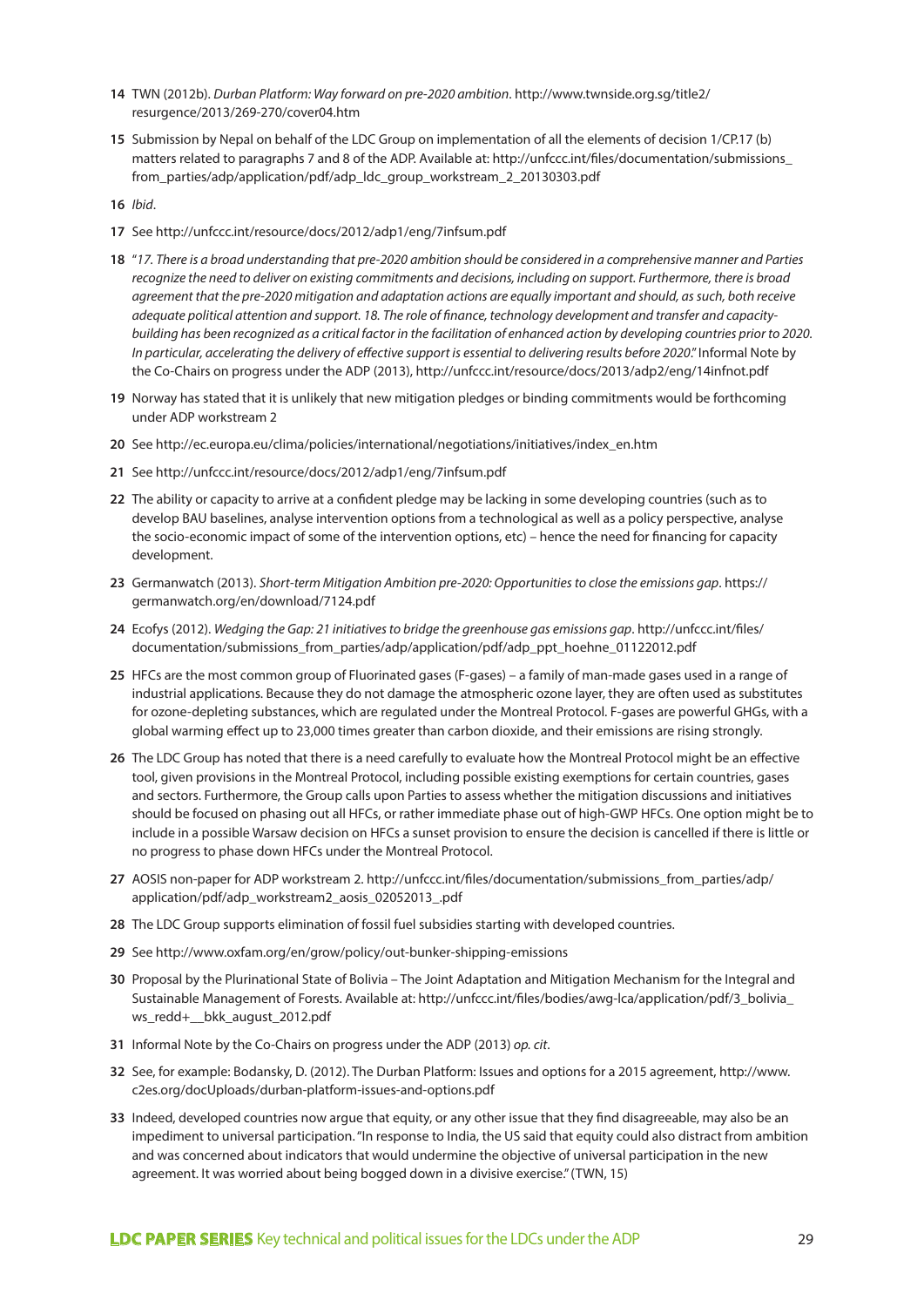- **34** Adapted from Bodanksy (2012) *op. cit*.
- **35** Informal Note by the Co-Chairs on progress under the ADP (2013) *op. cit*.
- **36** MEF Chair's Summary of the 16th Meeting of Leaders' Representatives, 18th July 2013. Available at: http://www.scribd. com/doc/155484172/MEF-Chair-s-Summary
- **37** While it is normal for international law to be given effect through domestic legislation, it is not clear how the reverse can work. The LDC Group should question and seek clarification from Parties proposing such an approach.
- **38** It may be useful to examine the compliance regime under the Kyoto Protocol and under the Convention (Article 13 and the decision on the MCP pursuant to the work of the Ad hoc working group on Art 13) to examine whether any combination of them can suffice to address these issues in such a regime under the new agreement while keeping the "hybrid" approach.
- **39** There is some broad understanding that the AC, TEC, etc, have yet to produce substantive results as per their individual mandates, but at the same time there is also a feeling that these institutions or their work needs to be reflected in the Agreement. The issue is "how" should they be reflected without "locking in" and therefore limiting their value and flexibility. Capturing decisions in COP decisions, with hortatory language, may be an appropriate means of maintaining such flexibility.
- **40** Informal Note by the Co-Chairs on progress under the ADP (2013) *op. cit*.
- **41** This is largely speculative, but the author's analysis is based on some early conversations with the French Presidency, which suggest they are at least not closed to the possibility of a range of types and forms of agreement in Paris (such as an agreement to take action on fossil fuel subsidies by those willing to strike one).
- **42** Bodansky does not include assistance in implementation as a form of differentiation, but in a similar conceptual framework; Rajamani does. Rajamani also lists legal form as a form of differentiation, but since §2 1/CP.17 requires the same legal form to be "applicable to all", this form of differentiation is excluded from negotiations under the ADP and not discussed here.
- **43** Rajamani, L. (2013). *Differential Treatment in International Environmental Law: Presentation to workshop on scope, structure and design of the 2015 agreement*. http://unfccc.int/files/bodies/awg/application/pdf/adp2\_workstream1\_ workshop\_lavanya\_rajamani.pdf
- **44** The scientific benefit of this approach could be questioned on the basis that it would/could mean that large countries with large populations and large absolute emissions may not be required to take stringent targets to the detriment of the atmosphere, which only reacts to absolute emissions. In addition, it may lead to outcomes in which the countries that have least responsibility for emissions bear the most impacts of unmitigated climate change – a kind of "reverse inequity".
- **45** TWN (2013). *ADP: Agreement must be based on equity applied to science*. http://adoptanegotiator.org/2013/06/12/twnsbriefing-paper-15-adp-agreement-must-be-based-on-equity-applied-to-science/
- **46** Singapore has criticised the ERF proposal on the basis that work on a new framework may amount to re-writing the Convention, though Singapore has long been sensitive to efforts to create new categories of countries using objective indicators because of their high per capita emissions and capability. It has been noted that reliance on expert groups in the UNFCCC is usually challenging because they tend to be constituted by negotiators.
- **47** The July 2013 MEF Chair's Summary (not yet available online) states: "Concerning the negotiations under the UNFCCC, participants discussed their respective expectations concerning the Paris Conference of the Parties. In particular, they discussed whether mitigation commitments would be finalized at that point after a process for consulting on/ analyzing them or whether Paris would launch such a process. Some considered that it would not be feasible to complete the process by 2015, because countries need to reach agreement on ground rules and on relevant text before putting down their nationally determined mitigation commitments. Others considered that it would be feasible, as well as important, to include such commitments in the 2015 outcome."
- **48** Winkler, H. & Rajamani, L. (2013) CBDR&RC in a regime applicable to all. http://gdrights.org/wp-content/ uploads/2013/06/Winkler-Rajamani-2013-CBDRRC.pdf
- **49** With regard to the latter, the LDC Group may wish to explore the "disproportionate" argument in an equity context, to assess a country's vulnerability compared to its contribution to emissions.
- **50** An earlier LDC Group position proposed that the output of an ERF should be part of the Structured Expert Dialogue under the Review, which would have strengthened this link further. This proposal has, however, now been revised in light of the scope of the Review, as discussed in the subsequent paragraph.